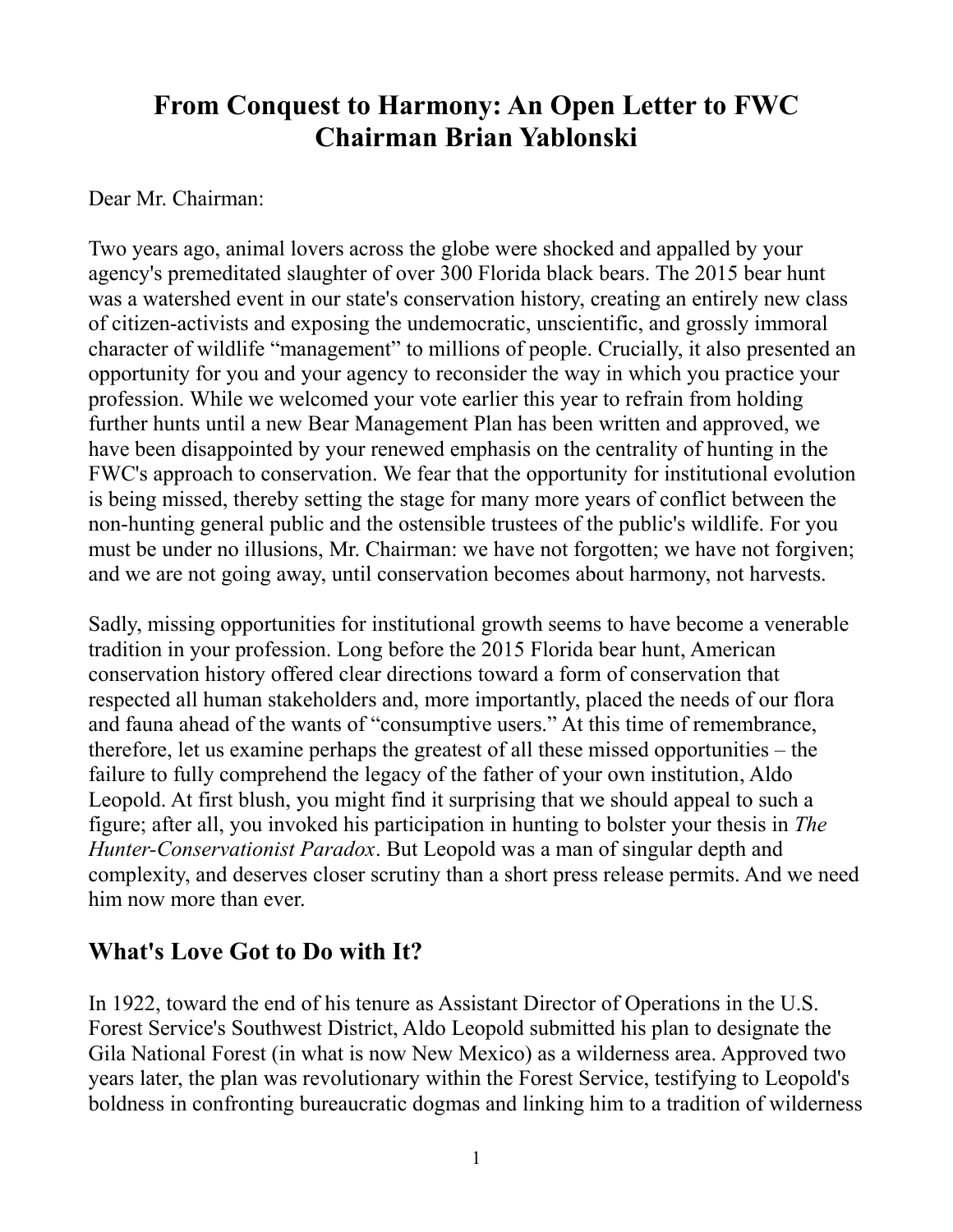preservation stretching back to John Muir (and his under-appreciated allies) and forward to the Wilderness Act of 1964. After this effort, he surely deserved a break, and set off with his brother Carl on a three-week hunting and camping trip in the Colorado River Delta. He did not write about the experience until 1945, fearing the pain of knowing that his memories could never be duplicated. Included as *The Green Lagoons* in the second part of his most famous work, *A Sand County Almanac and Sketches Here and There*, first published posthumously in 1949, the piece can fairly be described as rhapsodic:

When the sun peeped over the Sierra Madre, it slanted across a hundred miles of lovely desolation, a vast flat bowl of wilderness rimmed by jagged peaks. On the map the Delta was bisected by the river, but in fact the river was nowhere and everywhere, for he could not decide which of a hundred green lagoons offered the most pleasant and least speedy path to the Gulf. So he traveled them all, and so did we. He divided and rejoined, he twisted and turned, he dallied with lovely groves, he got lost and was glad of it, and so were we. For the last word in procrastination, go travel with a river reluctant to lose his freedom in the sea.

'He leadeth me by still waters' was to us only a phrase in a book until we had nosed our canoe through the green lagoons. If David had not written the psalm, we should have felt constrained to write our own. (125)

This is what the Colorado River Delta (which once covered 3,000 square miles, not just 100) looks like today (image courtesy of the Nature Conservancy):

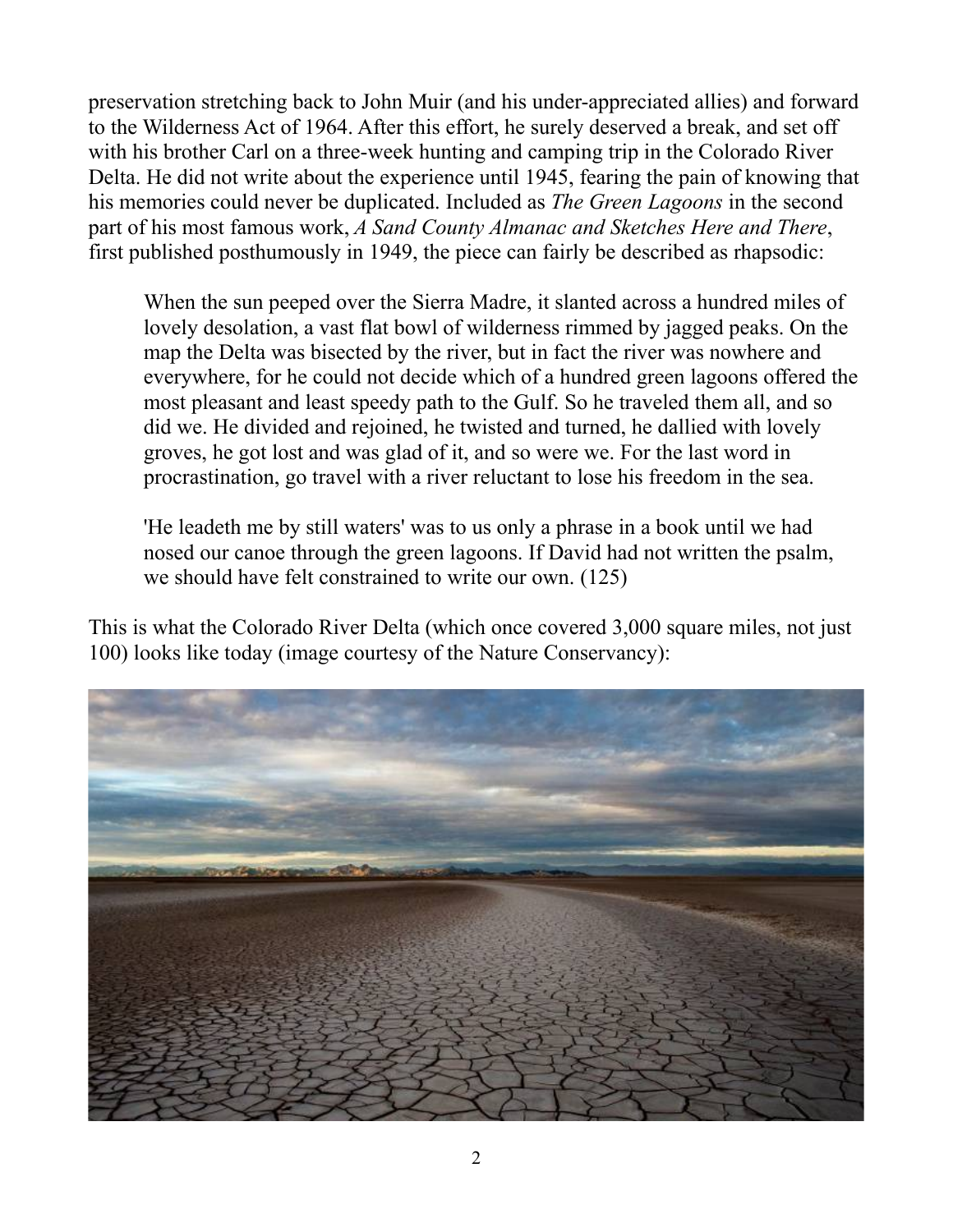With the exception of a few trickles released by its American masters upstream, the Colorado River has not flowed to the sea since 1960 (The Nature Conservancy, *The Colorado River Delta*). The river – and note how Leopold *personified* the river – is dead. The incredible richness of the Delta's wildlife has been spent, by a technological society that decided it had a better use for the water, assuming, with its characteristic human arrogance, that the river itself (or, should we say, himself?) had no good use for it. The fearsome character described by Leopold as "the despot of the Delta, the great jaguar, *el tigre*" (126) had no *rights* to the water. Nor did the fish, the fowl, the plants, or even the Gulf of California. They were not *stakeholders*.

While we do not expect you to concern yourself with how the loss of his domain made *el tigre* feel, it does not seem unreasonable to ask you to imagine how this picture would have made Aldo Leopold feel. In the concluding paragraphs of his essay, he sounded a plaintive note very similar to that struck in *Marshland Elegy*, which earlier in the *Almanac* celebrated the "paleontological patent of nobility" belonging to cranes (86). (At the time, he believed the Delta had been converted to melon fields; the worst was yet to come.)

Far beyond him [a soaring buzzard] the sky suddenly exhibited a rotating circle of white spots, alternately visible and invisible. A faint bugle note soon told us they were cranes, inspecting their Delta and finding it good. At the time my ornithology was homemade, and I was pleased to think them whooping cranes because they were so white. Doubtless they were sandhill cranes, but it doesn't matter. What matters is that we were sharing our wilderness with the wildest of living fowl. We and they had found a common home in the remote fastnesses of space and time; we were both back in the Pleistocene. Had we been able to, we would have bugled back their greeting. Now, from the far reaches of the years, I see them wheeling still.

Man always kills the thing he loves, and so we the pioneers have killed our wilderness. Some say we had to. Be that as it may, I am glad I shall never be young without wild country to be young in. Of what avail are forty freedoms without a blank spot on the map? (130)

Now, before anyone is tempted to say that the death of the Colorado Delta is not our problem, not our fault, and not in our jurisdiction, let us imagine ourselves, if we dare, a few decades into our own future. Looking back across "the far reaches of the years," how will we remember the Florida Everglades, the Sacramento River Delta, the few remaining old-growth forests of the Pacific Northwest, and the grizzly bears of the Greater Yellowstone Ecosystem, which we are told have "recovered" even though they number barely 700 and occupy a mere 2% of their original range? (Would we regard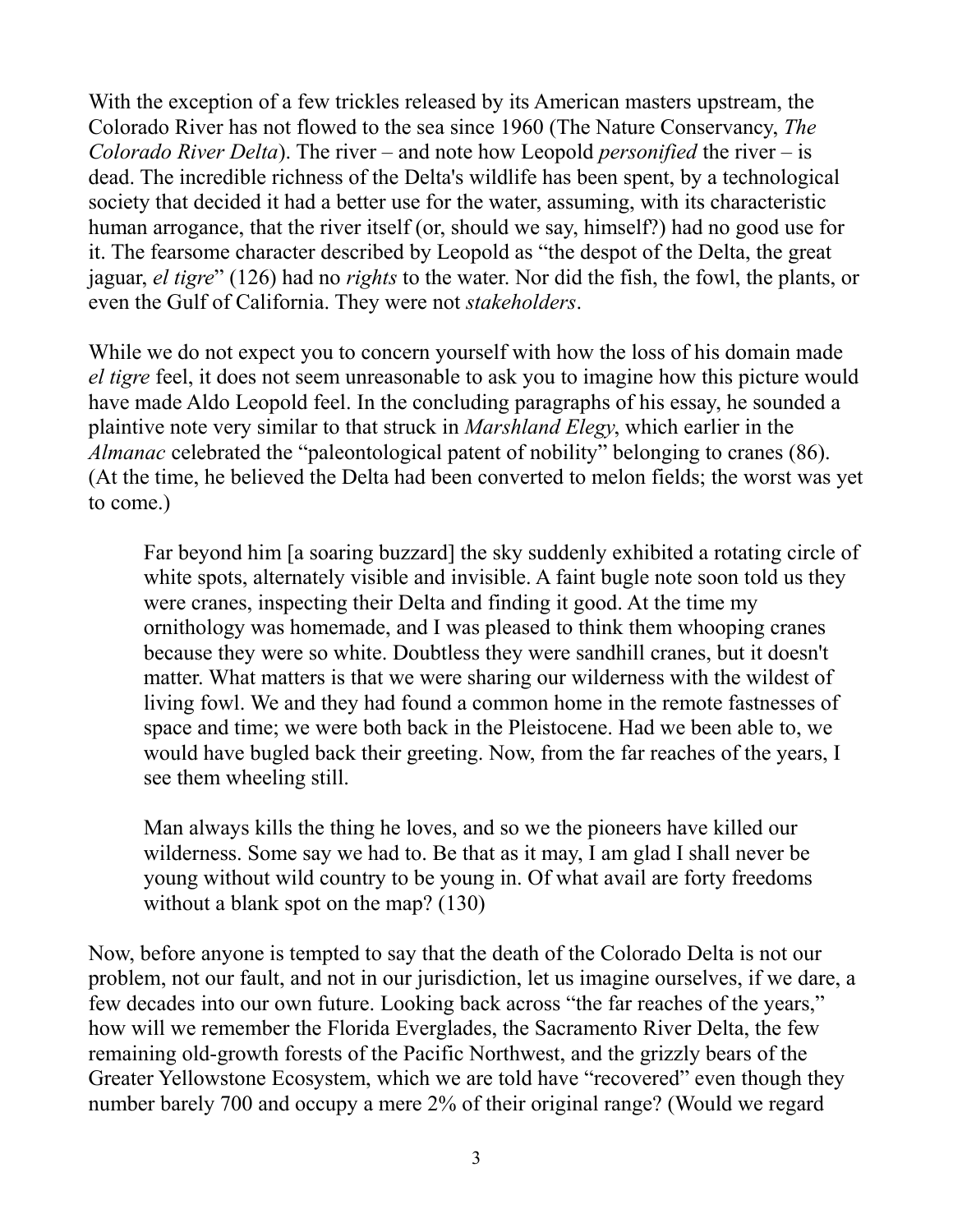ourselves as "recovered" if, after some great calamity, we occupied only 2% of our original range? Would we like to be hunted to keep our population at a "healthy" level in such circumstances?) Are we going to keep killing the things we love? Are we going to use them all up until, in one of Leopold's favorite phrases, we "die of our own too much"? If current behavior continues, the answer is unbearably obvious.

Several observations are in order here. First, we have been told over and over again, particularly by members of your Commission who are most eager to engage in "lethal management," that policy-making must not be guided by emotion. (Strangely, we do not hear those exhortations aimed at hunters, or indeed agency personnel, who deploy the most basic of all emotions – fear – when making their case.) Yet if there is one thing that rises above all others in Leopold's life and work, it is that Leopold *loved* the land. He *loved* wildlife. He *loved* the natural world. And while he led the effort to apply science to the task of wildlife management, he knew that science, without ethics, could all too easily devolve into the handmaiden of technological destruction. In *The Land Ethic*, the concluding and most famous chapter of the *Almanac*, Leopold identifies an "A-B cleavage" between those who see the natural world as a source of commodities with economic value, and those who see it much more broadly as a biotic community, with many values that are not yet fully understood, and may never be. (Note that Leopold used the term 'land' as a typically pithy and evocative reference to the biotic community broadly understood, including soil, water, plants, and animals.)

In all of these cleavages, we see repeated the same basic paradoxes: man the conqueror *versus* man the biotic citizen; science the sharpener of his sword *versus* science the searchlight on his universe; land the slave and servant *versus* land the collective organism....

It is inconceivable to me that an ethical relation to land can exist without love, respect, and admiration for land, and a high regard for its value. By value, of course, I mean something far broader than mere economic value; I mean value in the philosophical sense. (186-187)

We are never going to apologize for loving the natural world, and we will remain highly suspicious of those who tell us that our emotions should have no bearing on policy, especially when those masquerading as impartial guardians of the public weal have vested economic interests in converting wildlife habitat to "better uses."

Second, we have also been told over and over again that the North American Model of Wildlife Conservation ("the Model") is the greatest conservation system ever devised by the mind of man – unique in all the world, and responsible for a glittering array of "success stories." We are cognizant of the fact that several aspects of the Model can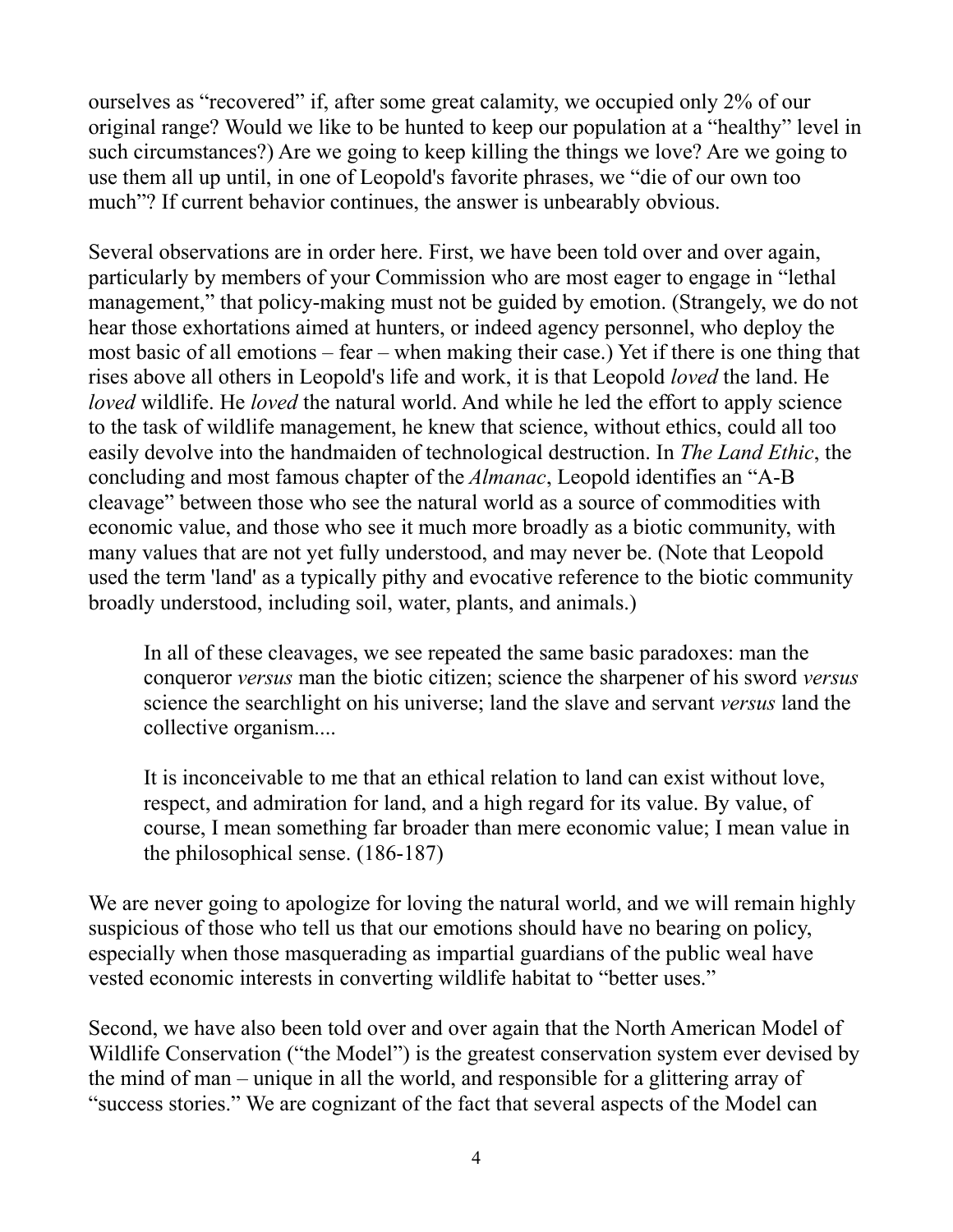trace their lineage back to Aldo Leopold's American Game Policy of 1930, and that hunter-centric wildlife managers long relied upon his classic text, *Game Management* (1933). We shall return to these linkages later. For present purposes, there are two fundamental points that need to be made, over and above the growing body of literature faulting the Model for violating the broad-based, democratic implications of the Public Trust Doctrine; ignoring the vital contributions (past and present) of non-hunters in American conservation history; and for so obviously attempting to dominate the landscape of ideas in the service of special interests (Treves *et al., Predators and the Public Trust*; Nelson *et al*., *An Inadequate Construct?*; Feldpausch-Parker, Parker, and Vidon, *Privileging Consumptive Use*). The first point is that the fate of the Colorado River Delta should focus attention on the tenet of the Model that describes wildlife as "an international resource." It seems only fair to ask, what use was the Model in protecting the rich wildlife of the Colorado Delta? How did this *ne plus ultra* of conservation systems perform in the real world beyond the pages of agency pdfs, far away from the tramping grounds of your clients?

Is this catastrophe for wildlife in Mexico to be offset, in some cold utilitarian calculus, by the satisfaction of license-buying hunters with their deer and turkey harvests in wildlife management units north of the border? If hunters, as you like to say, "pay for conservation," in what way are they paying to restore the damage done to the Delta? Are we supposed to tell ourselves that hunters' Duck Stamps provided a good new home in American wildlife refuges for the cranes who could no longer find their Delta? (Are you ever going to acknowledge that most of the land in the National Wildlife Refuge System, and most conservation land in general, has actually been paid for by the public, not by hunters? (Smith and Molde, *Wildlife Conservation and Management Funding in the U.S.*)) The reality we must confront is that the destruction of Aldo Leopold's green lagoons was a result of the consumptive behavior of the United States, whose citizens have allocated to themselves over 100% of the water in the river (U.S. Dept. of Interior, *Colorado River Basin Water Supply and Demand Study*). The twists and turns of the Delta, and the myriad of wonderful natural processes it supported, have been supplanted by the twists and turns of man's Law of the River. (The government apparently perceives no irony in capitalizing those words, and feels no compulsion to explain its conceit to the erstwhile despot of the Delta, *el tigre*, whose own laws no longer matter.) In theory, the Model's "seven sisters" could have addressed these destructive activities, yet they stood off to the side and allowed "progress" to march on. As a conservation system – assuming, of course, that "conservation" has at least something to do with protecting wildlife and wild places – the Model failed. Miserably. Unfortunately, however, as we shall discuss in the next section of this letter, the meaning of "failure" (and "success") is determined by those defining the meaning of "conservation."

And this leads directly to a second, overarching conclusion: whatever else might be said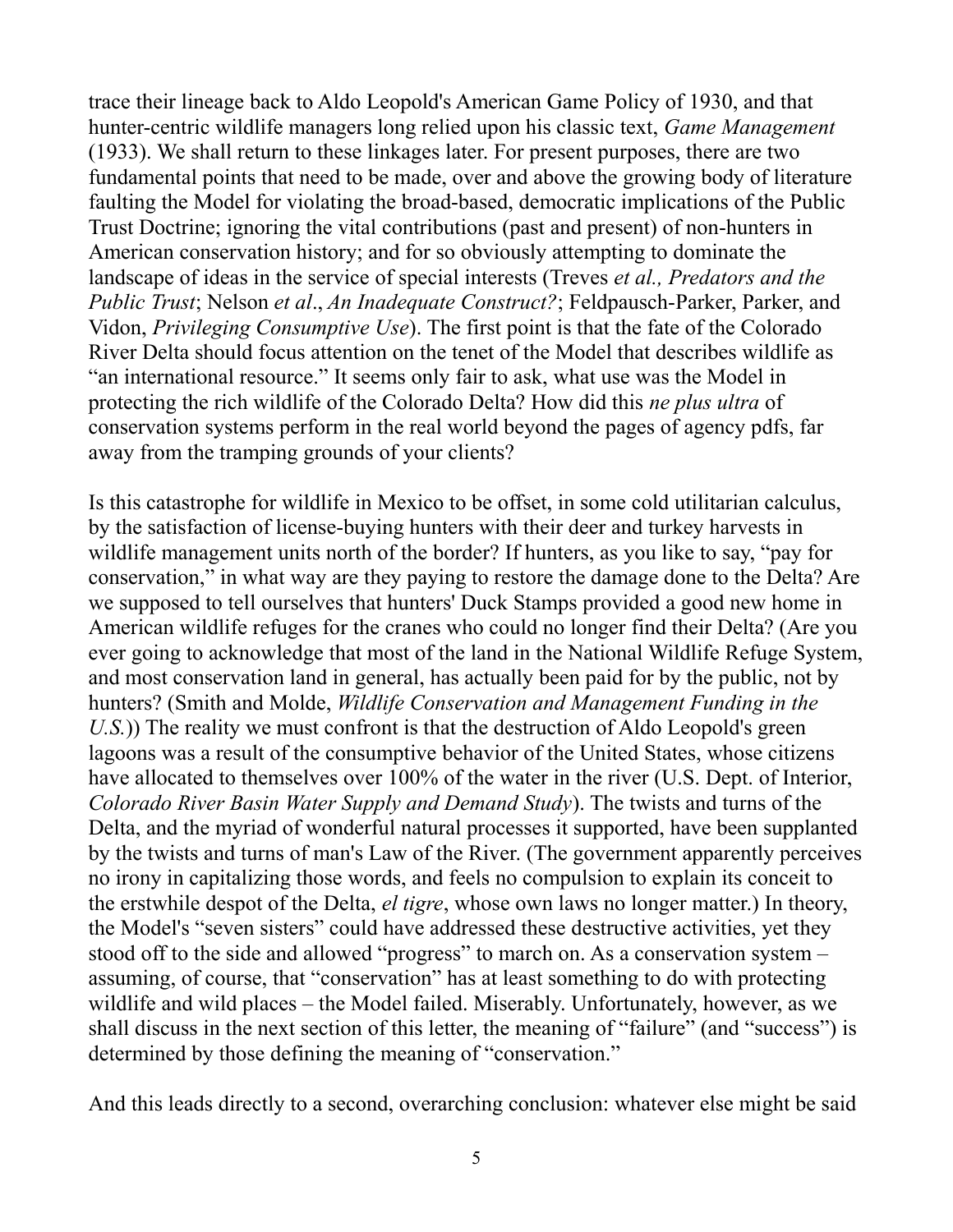about the Model, it is a *completely inadequate societal response to the conservation challenges we face today*. In 1930, Leopold and his colleagues on the Game Policy Committee of the American Game Conference saw the impending demise of game species as a real crisis. They were not wrong. But in 2017, we face a much graver crisis, as Edward O. Wilson has explained:

No comfort should be drawn from the spurious belief that because extinction is a natural process, humans are merely another Darwinian agent. The rate of extinction is now about 400 times that recorded through recent geological time and is accelerating rapidly. Under the best of conditions, the reduction of diversity seems destined to approach that of the great natural catastrophes at the end of the Paleozoic and Mesozoic Eras, in other words, the most extreme for 65 million years. And in at least one respect, this human-made hecatomb is worse than at any time in the geological past. In the earlier mass extinctions, possibly caused by large meteoritic strikes, most of the plant diversity survived; now, for the first time, it is being mostly destroyed. (Noss and Cooperrider 17)

Forgive us, Mr. Chairman, but against such a backdrop, when one of your hunter-clients boasts that, thanks to hunters, there are more deer and turkey in the United States than when the Pilgrims landed at Plymouth Rock, and that therefore hunter-led conservation has been successful, the only possible response is to cringe. And when the Association of Fish and Wildlife Agencies (AFWA) proposes to help those species that are "slipping through the cracks" by making sure that the oil and gas industry will not be burdened by endangered-species regulations that "inhibit business, slow the economy" or, heaven forfend, entail "lost revenue from project delays" (Blue Ribbon Panel, *The Future of America's Fish and Wildlife*), the only possible response is to demand a better way.

Aldo Leopold offered us a better way. He has been forsaken because man the conqueror refuses to put down his sword.

\*\*

## **Rhetoric and Reality: Understanding "Conservation"**

The "A-B cleavage" lamented by Leopold has bedeviled American conservation for well over a hundred years. Understanding it is so important that we will, much like the Colorado River once did, take the time to meander through some interesting historical groves, lovely and otherwise. Let us begin, at your own invitation, by revisiting the famous meeting between John Muir and President Theodore Roosevelt at Yosemite's Glacier Point, overlooking the valley that Muir described as the grandest temple of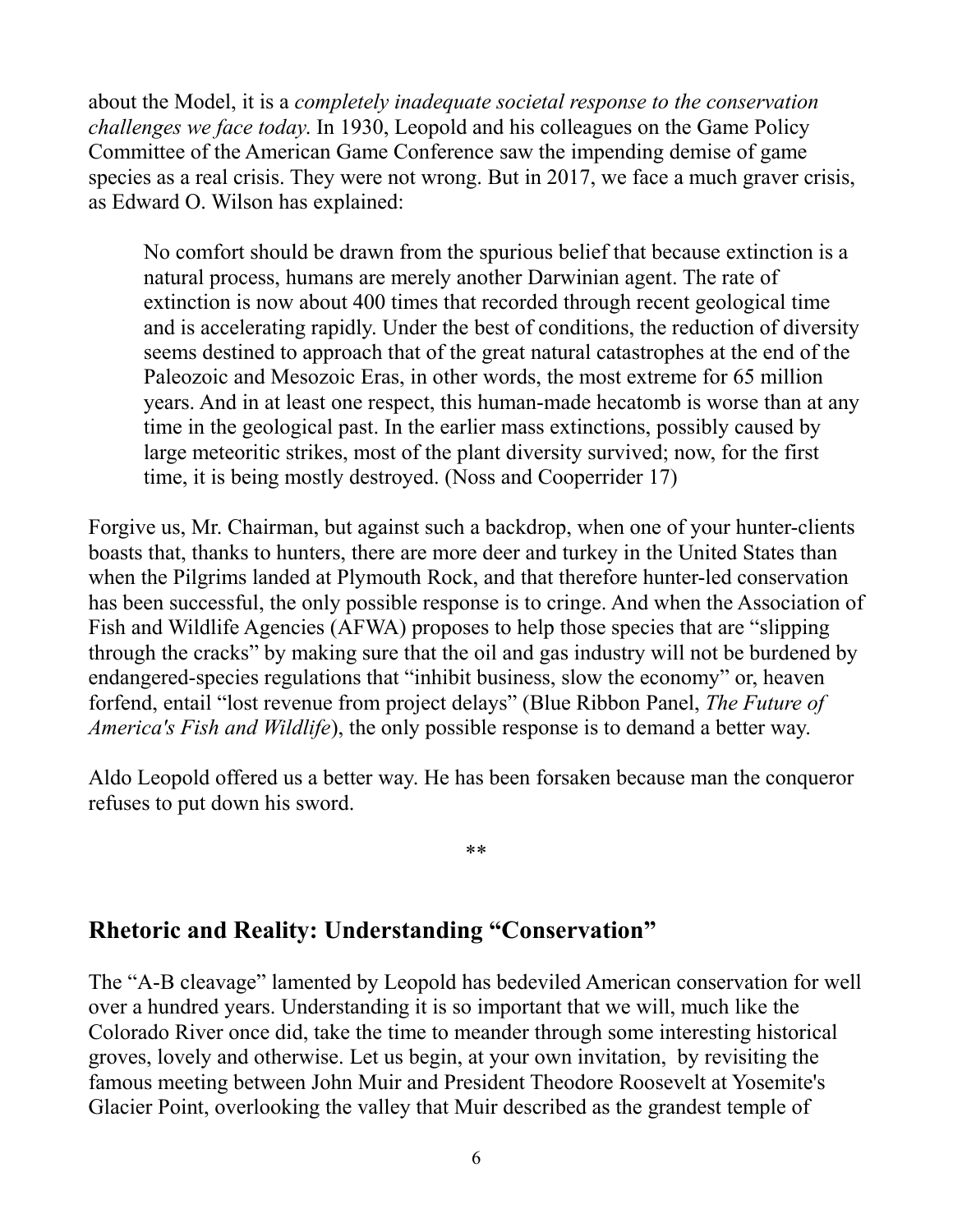nature he was ever permitted to enter. Muir is generally taken to be the quintessential preservationist, someone who, as Gifford Pinchot saw it, wanted to "lock up resources" by preventing human exploitation of the wilderness. This is not entirely accurate, for Muir, especially in his politically active later years, was perfectly willing to deploy utilitarian arguments if he thought they would advance his more spiritual cause. In 1903, Muir had high hopes for Roosevelt and the new system of national forests the president's administration would create. But long before the damming of Hetch Hetchy – the "other Yosemite Valley" that Muir loved just as much but which we can never know - those hopes had been dashed.

In *The Hunter Conservationist Paradox*, an FWC press release that was widely (and rather provocatively) circulated in the immediate aftermath of the 2015 bear hunt, you concluded with the following statements:

In the spring of 1903, President Roosevelt made a cross country trip to Yosemite to sit around a campfire with John Muir, famous naturalist and founder of the Sierra Club. Many historians believe this meeting inspired the President's aggressive approach to protecting American landscapes and wildlife treasures for future generations. John Muir was a critic of hunting. It is said that he and TR had spirited debates on the subject, but their common love for the natural world moved them beyond these differences to become the original architects of America's conservation legacy.

We are so fortunate that John Muir recognized and accepted the hunter conservationist paradox so profoundly personified by Theodore Roosevelt. Today's conservation community, both hunters and environmentalists alike, can learn a lot from the great example set by these two great men. We all need to be more willing to share a campfire with those who think differently about wildlife conservation, focusing on our common ground so future generations can enjoy a rich wildlife legacy.

Your statement that Muir "accepted" the "hunter conservationist paradox" is not supported by the historical record. More importantly, this image of happy campers glosses over fundamental differences that had nothing to do with hunting, thereby preventing perception of the institutionalization of the cleavage.

In describing Muir's meeting with Roosevelt, Professor Donald Worster, one of this country's finest environmental historians, gives his readers a more complete picture:

[Muir] was a western mountain man, at ease in the saddle or climbing a rock, images that reinforced Roosevelt's zest for the strenuous, manly life. Yet Muir also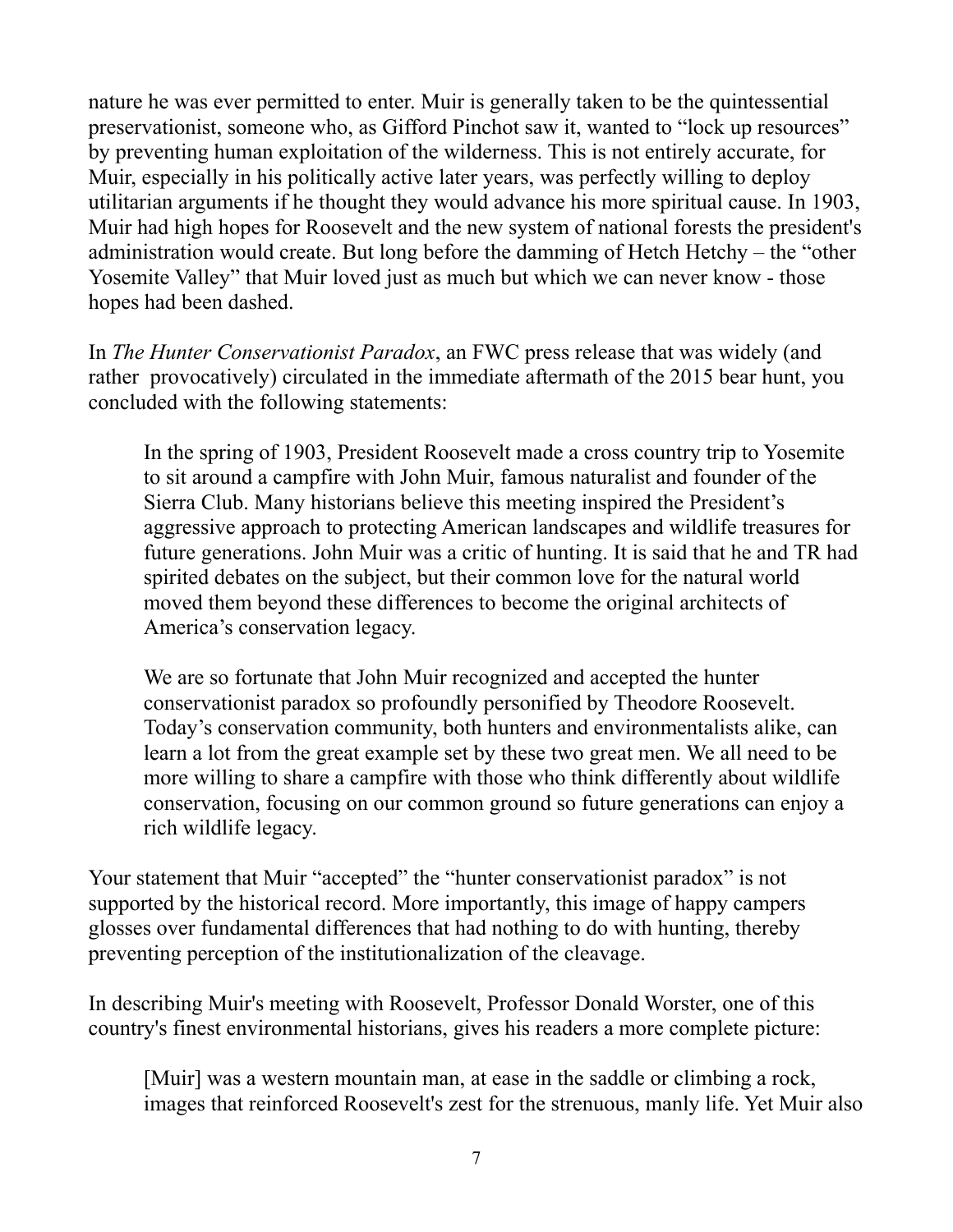appealed intensely to women and men opposed to sport killing and other displays of super-masculinity in nature. When Daniel Beard wrote to get his support for a society of boys called the Sons of Daniel Boone... Muir replied that the society should encourage boys to grow out of "natural hunting blood-loving savagery into natural sympathy with all our fellow mortals – plants and animals as well as men." Similarly, he lamented to Henry Osborn that "the murder business & sport by saint & sinner alike has been pushed ruthlessly," until there was little wildlife left to slaughter; it was time, he hoped, for a "glimmering recognition of the rights of animals & their kinship to ourselves." (Worster, *A Passion for Nature* 369]

Thus, we should not be surprised that Muir excoriated Roosevelt in person:

"Mr. Roosevelt," he asked at one point, "when are you going to get beyond the boyishness of killing things... are you not getting far enough along to leave that off?" Taken aback, the President replied, "Muir, I guess you are right." (Nash 139)

But Muir's attitude toward hunting, and, for that matter, Aldo Leopold's attitude toward hunting - which in many ways echoed Muir's equation of hunting with personal immaturity (Meine 296) - is not the key issue here. If anything, it is a distraction. Muir and Roosevelt had very different philosophies about conservation, and while Muir's preservationist legacy lives on in our National Parks (and beleaguered wilderness areas), Roosevelt's version of conservation emerged triumphant on the vastly greater swathes of public land managed by the Forest Service, other federal agencies and, ultimately, state wildlife agencies, where it would steadfastly exclude the side that did not share its values. The embers of that campfire at Glacier Point were scattered to the winds.

The single best explanation of Progressive Era conservation is Professor Samuel Hays' masterful work, *Conservation and the Gospel of Efficiency*, originally published in 1959, and required reading in many university courses ever since. From the very beginning, Hays made it clear that the common conception of the Progressive Era as a popular crusade to rein in the abuses of big business is highly misleading.

Examining the record, one is forced to distinguish sharply between rhetoric and reality.... Conservation neither arose from a broad popular outcry, nor centered its fire primarily on the private corporation. Moreover, corporations often supported conservation policies, while the "people" just as frequently opposed them. In fact, it becomes clear that one must discard completely the struggle against corporations as the setting in which to understand conservation history, and permit an entirely new frame of reference to arise from the evidence itself.

Conservation, above all, was a scientific movement.... Its essence was rational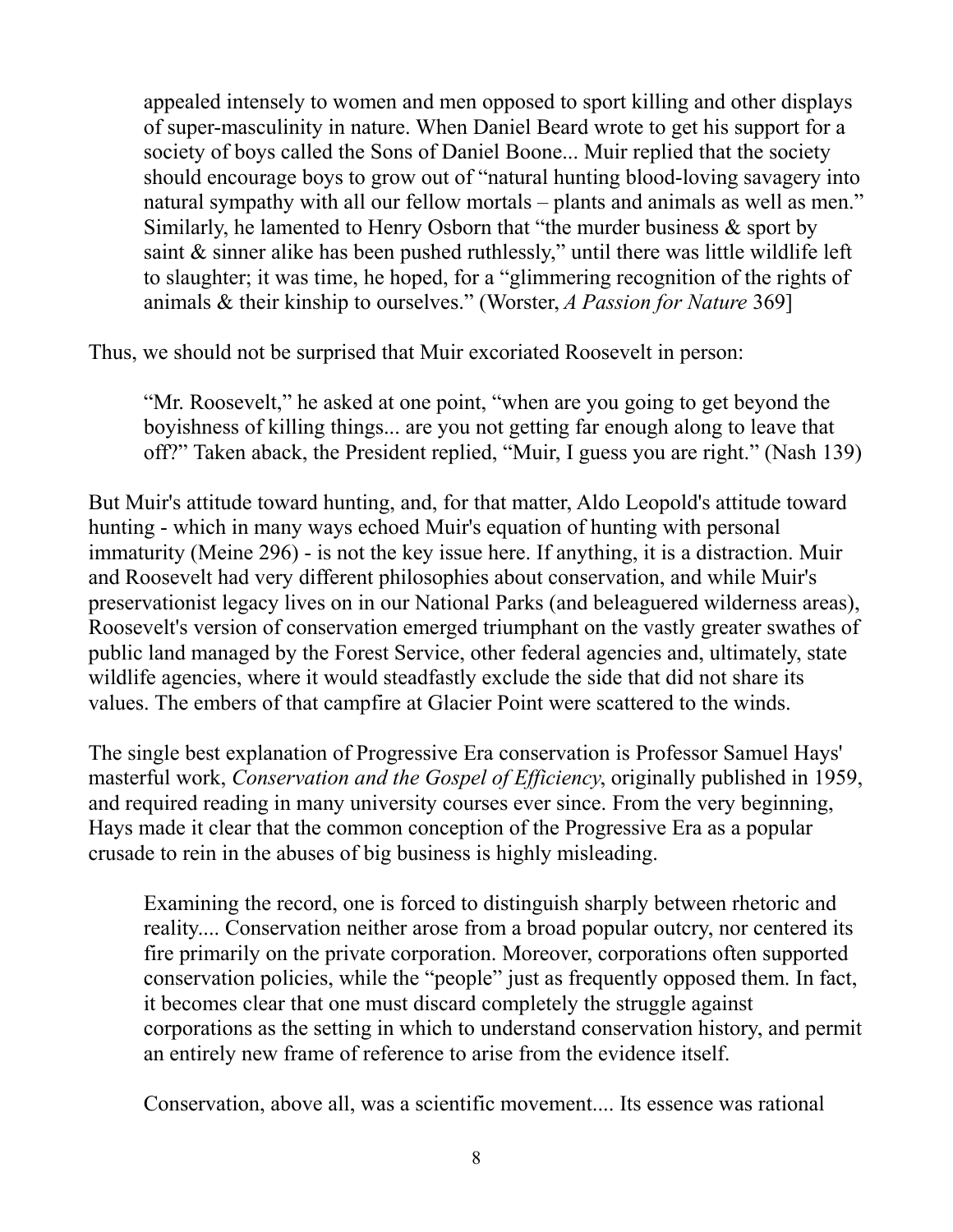planning to promote efficient development and use of all natural resources.... The popular view that in a fit of pessimism they [conservation leaders] withdrew vast areas of the public lands from present use for future development does not stand examination. In fact, they bitterly opposed those who sought to withdraw resources from commercial development....

Since resource matters were basically technical in nature... [c]onservationists envisaged... a political system guided by the ideal of efficiency and dominated by the technicians who could best determine how to achieve it. (Hays 1-3)

In theory, utilitarianism meant pursuing the greatest good for the greatest number (of people, of course) for the longest period of time. The 1897 report of the National Forest Commission, of which Pinchot was a member, expressed the implications of this anthropocentric philosophy for the huge holdings of public lands in the West:

They must be made to perform their part in the economy of the Nation. Unless the reserved lands of the public domain are made to contribute to the welfare and prosperity of the country, they should be thrown open to settlement and the whole system of reserved lands abandoned. (Worster, *Nature's Economy* 266)

That passage merits multiple readings. No wonder Muir was disgusted and ended his friendship with Pinchot (Nash 137-138). Here, in unvarnished terms, we see land as slave and servant, "made to perform" (or else!) for human economic prosperity. As Professor Worster observed, "Protecting the nation's economy, not nature's, was the central theme of [Pinchot's] conservation philosophy.... [H]e could see value in the land chiefly where it could be turned to profit." (*Nature's Economy* 267)

Professor Gabriel Kolko, whose brilliant history of the Progressive Era cited Hays with approval, noted how the greatest good tended to flow to those with the greatest power:

The dominant motive behind conservation was a realization that lumber resources were being permanently squandered by indiscriminate cutting, and that in the long run the fortunes of the lumber industry would decline as a result of such practices. Supported by the Northern Pacific Railroad, Weyerhaeuser Timber, King Lumber, and other giant corporations, Gifford Pinchot – the most famous of the conservationists – developed a program of sustained yield planting. Pinchot... regarded the forests as economic resources and strongly opposed using the forests as pure wilderness or game reserves.... Roosevelt supported the Pinchot school against the "preservationists" opposing cutting of any sort. In this, as in most other matters, Roosevelt was fundamentally the conservative. (Kolko 110-111)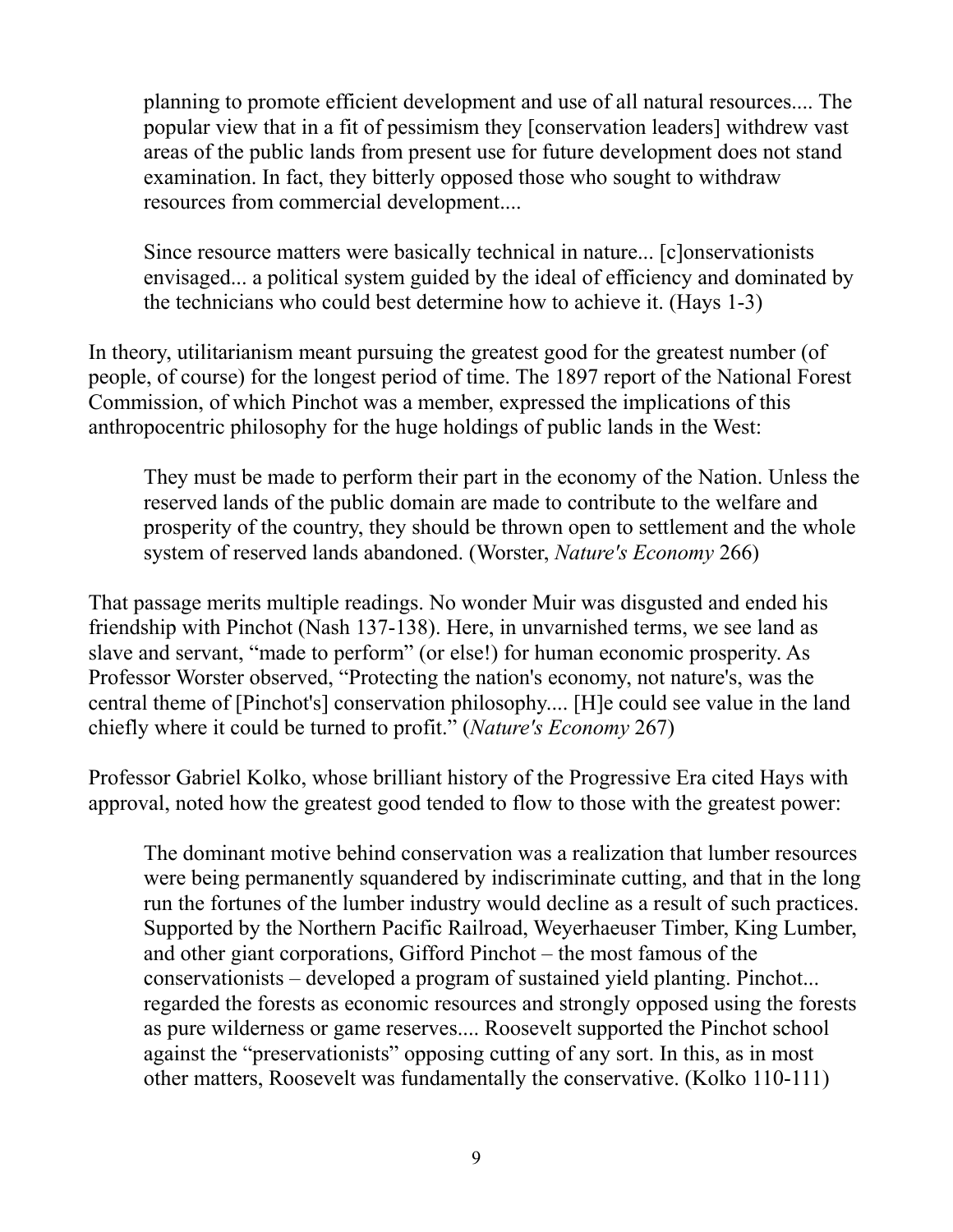All too often, the true meaning of "conservation" has been obscured by the discussion of the creation of national forests (which would be "made to perform") in the same breath as listings of Roosevelt's creations of national parks and monuments, which would only be "used" for recreation, but were comparatively trivial in total area. The materialistic thrust of conservation has been camouflaged by an aura of nobility, maintaining the popular sense that Roosevelt prevented greedy corporations from "raping" the wilderness. Even Pulitzer-prize winning historians, like Roosevelt biographer Edmund Morris, are guilty of this. (See, for example, *Theodore Rex* 519.) At best, one might say that the conservationists presented the land with a choice: be "scientifically managed" or be raped. For many parts of nature's economy, that would be a distinction without a difference.

Muir took too long to figure out which side Roosevelt was really on, despite public addresses from the president that were unabashedly utilitarian:

In 1901 he declared in his first annual message that "the fundamental idea of forestry is the perpetuation of forests by use. Forest protection is not an end in itself; it is a means to increase and sustain the resources of our country and the industries which depend on them."... [T]wo years later in an address on the goal of forestry [he stated]: "Primarily the object is not to preserve forests because they are beautiful – though that is good in itself – not to preserve them because they are refuges for the wild creatures of the wilderness – though that too is good in itself – but the primary object of forest policy... is the making of prosperous homes, is part of the traditional policy of homemaking in our country." (Nash 162-163)

The meaning of conservation was, from Muir's standpoint, being hijacked (and one might add that the hijackers have never returned it). When Roosevelt called a Governors Conference in 1908 to sell his conservation agenda, Muir was conspicuously not invited.

The protection of nonhuman life or of natural beauty, or even of outdoor recreational opportunity, had vanished from the agenda; a more material strategy of avoiding resource depletion and national decline was all that mattered.... Muir... would have questioned the very materialism that Roosevelt appealed to, along with his message of impending doom. The United States was in no danger of economic collapse, Muir would have scoffed, only of losing its soul. The White House was attempting to redefine and popularize conservation and did not want any competing views, even if it meant excluding some of the nation's most widely known conservationists. (Worster, *A Passion for Nature* 429-430)

Muir continued to grasp at any available straw in the hope of saving Hetch Hetchy from the claims of San Francisco's boosters that it needed a reservoir, but Roosevelt's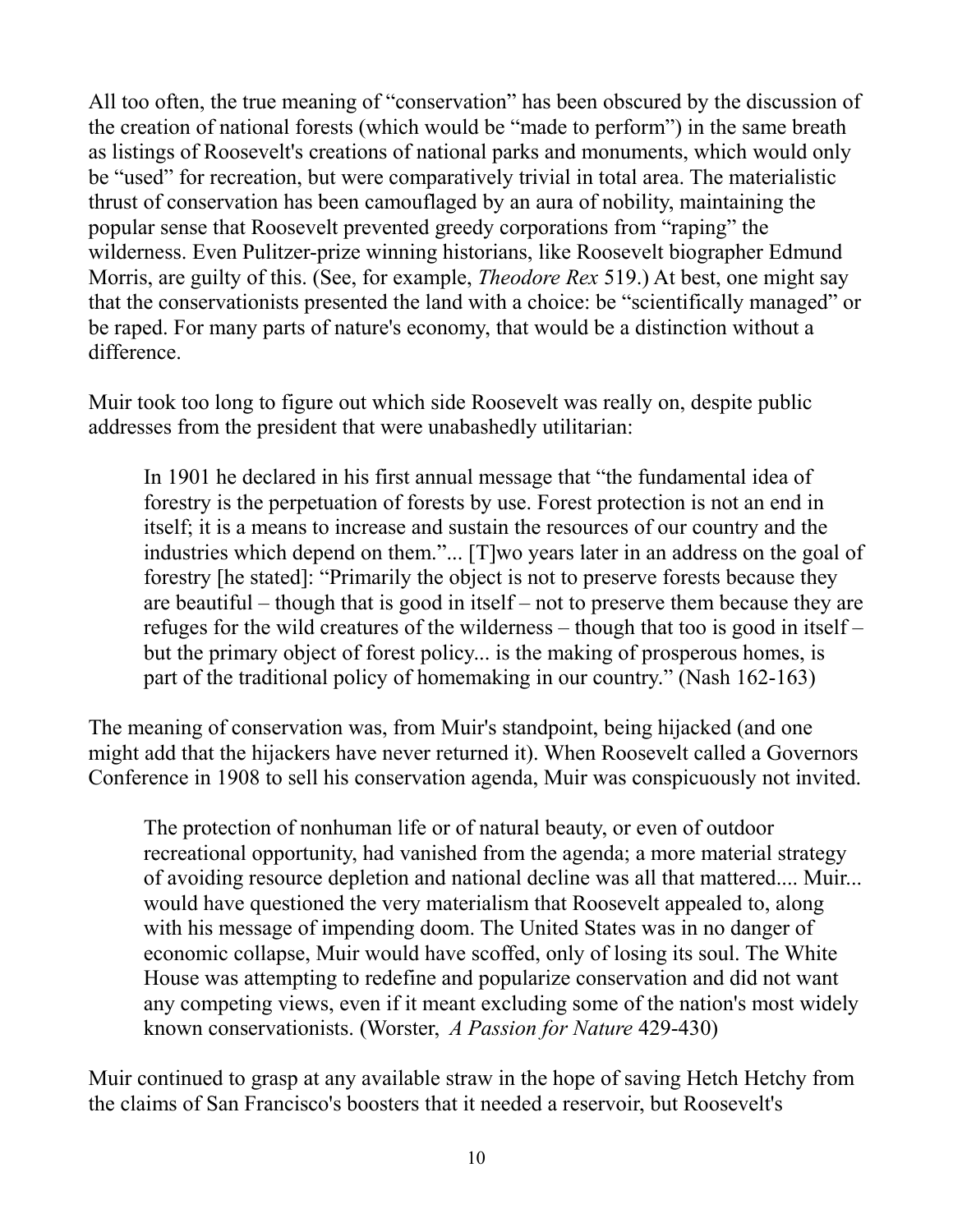administration, through Secretary of the Interior Garfield's permit, allowed the project to proceed. Although the valley's fate was not sealed until President Wilson signed the Hetch Hetchy bill in 1913, Roosevelt had made his decision. Here, then, we see a true "TR moment":

Roosevelt's initial reaction... was to seek advice from engineers.... The report, however, was that Hetch Hetchy offered the only practical solution to San Francisco's problem.... While assuring Muir that he would do everything possible to protect the national parks, the President reminded him that if these reservations "interfere with the permanent material development of the State instead of helping... the result will be bad." (Nash 164)

Indeed it was. Science had sharpened the conqueror's sword, and one of John Muir's beloved temples was destroyed forever, impoverishing the nation in a profound way that Pinchot discounted as "altogether unimportant" (Nash 161).



Hetch Hetchy Valley 1908. Photo by Isaiah West Taber

Of course, we are always told that "something good came out of it," to wit, the creation of the National Park Service, which would supposedly ensure that nothing like it would ever happen again. But that offered no more protection than the famous Model to Aldo Leopold's green lagoons, and countless other blank spots on the map that have been converted since 1916 to "wiser uses." To take just one example, visitors to Theodore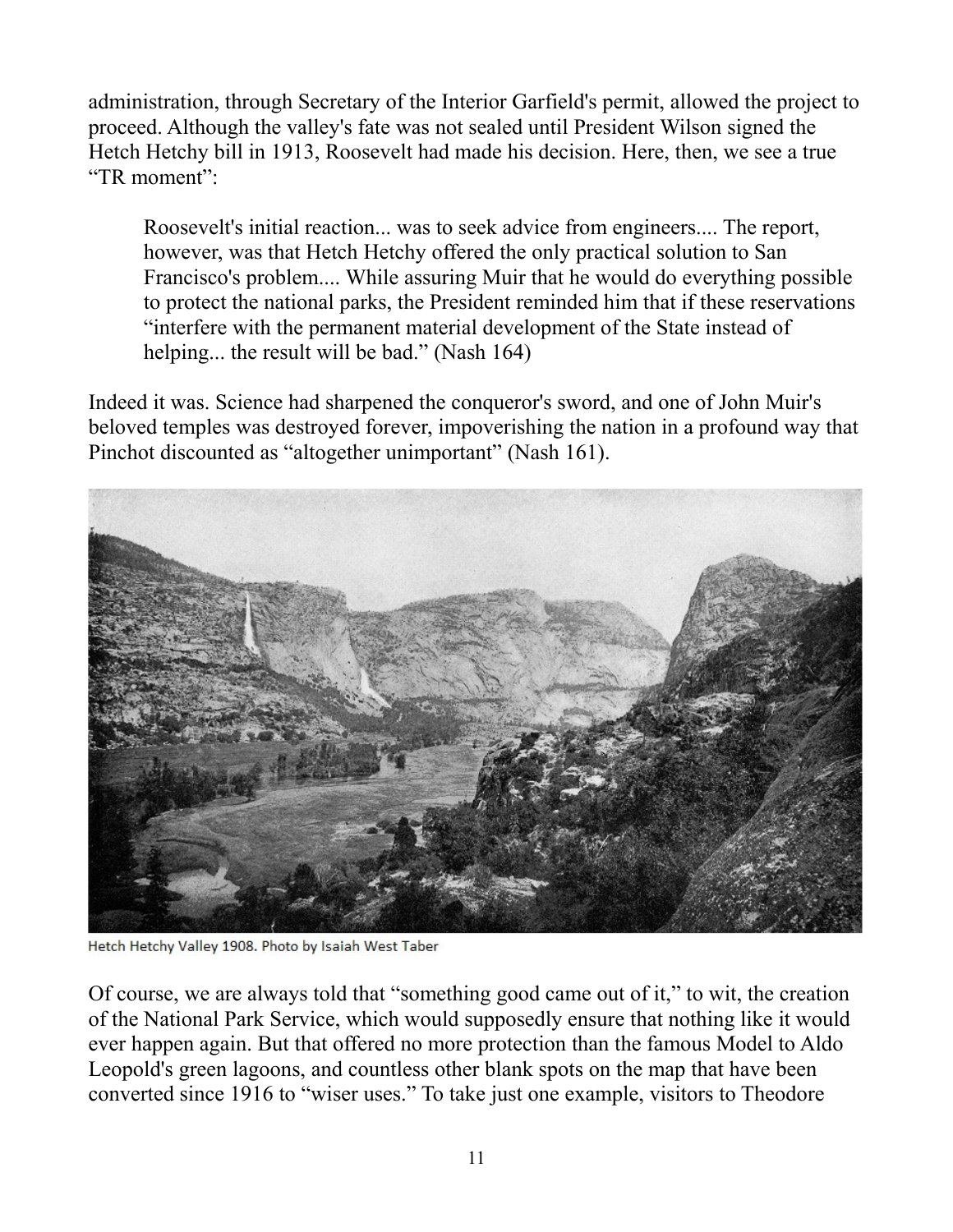Roosevelt National Park in the badlands of North Dakota, which sits atop the Bakken Shale Formation – a resource much prized by today's boosters - reach the park by traveling through zones of industrial oil extraction, and may then enjoy the sight and sound of flares from drilling rigs, the rumble of heavy equipment, and the smell of dust and fumes (Kaplan, *Drilling Down*). The fate of the wildlife in this precious ecosystem? Altogether unimportant. The conquest continues, with man's sword being driven ever deeper into the heart of the land.

\*\*

When Pinchot's conservationists set about "making the land perform," they studied the land's potential to contribute to the nation's economy, determining each area's "highest and best use." In addition to forestry, mining, and irrigation, one of their favored uses was sheep and cattle grazing. John Muir – who spent his first summer in the Sierra as a shepherd – understood all too well how ecologically destructive these "hoofed locusts" could be, and also understood that the real cause of the destruction was the profit motive that placed them in the mountains to begin with (Worster, *A Passion for Nature* 161- 162). As Professor Worster explained in his classic text on ecological history, *Nature's Economy*, the conservationists supported their chosen use of the land by undoing nature's chosen use of the land with characteristic "efficiency."

What is generally left out of this [reformist] interpretation is that, for several decades, a major feature of the crusade for resource conservation was a deliberate campaign to destroy wild animals – one of the most efficient, well-organized, and well-financed such efforts in all of man's history. This destruction was not in the least incidental; it was the clearly-stated policy of certain leading conservationists, and a central goal of the government programs they established and ran. It was this policy that finished off the wolf in the early years of the century, and that same conservation ideal has been, and still is, promoting the war against the coyote....

In a sense, not much was new in this Progressive conservation; nature was still valued chiefly as a commodity to be used for man's economic success. But old attitudes were given vastly more effective means for their implementation. For the first time, the resources of the federal government were brought to bear against the predator. Instead of relying on the varmint-blasting frontiersman, the government itself undertook to eliminate the predator once and for all. (261-262)

In his book *A Thousand-Mile Walk to the Gulf*, based on his youthful journals and published posthumously, Muir offered an apt and, sadly, timeless commentary: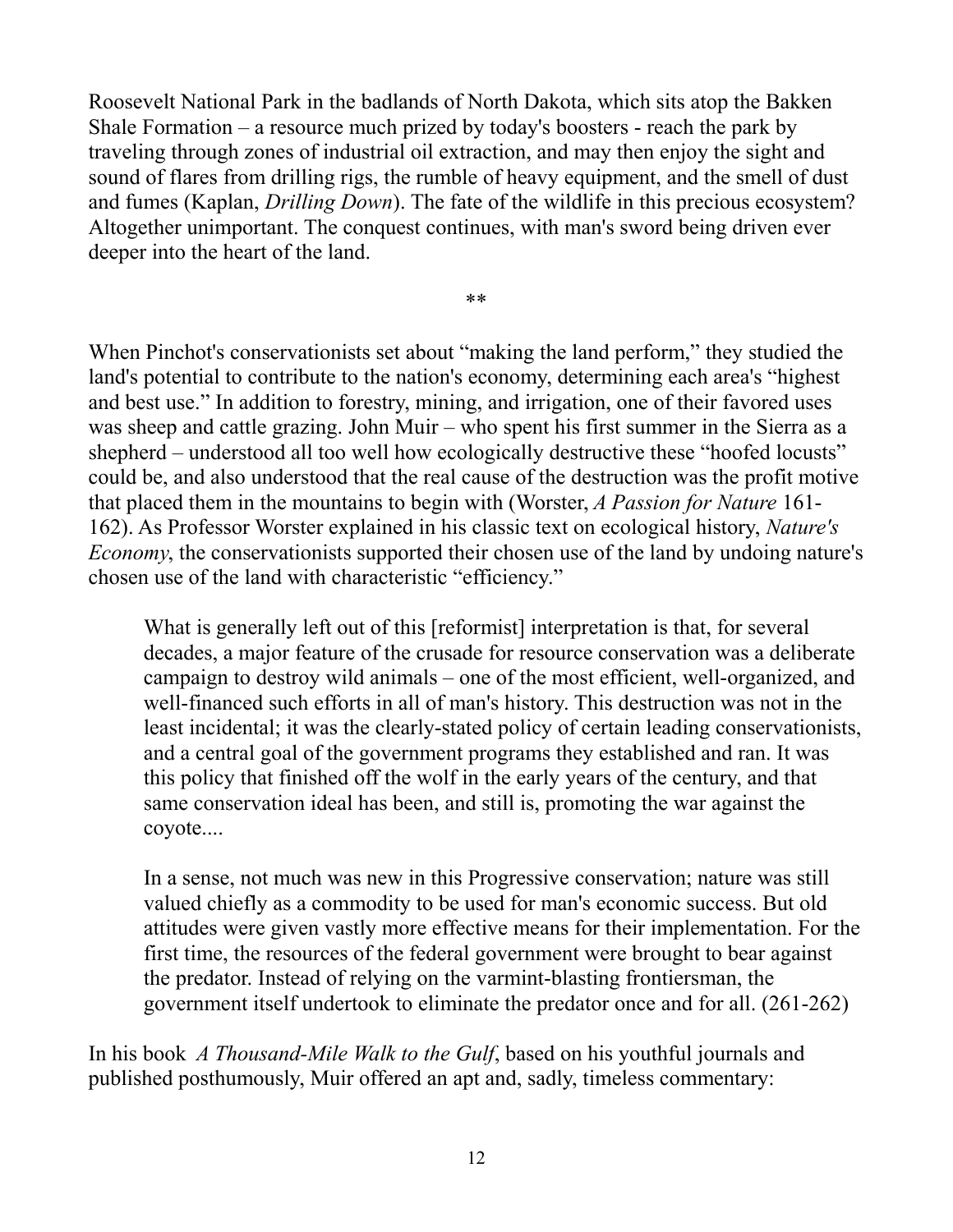I have precious little sympathy for the selfish propriety of civilized man, and if a war of the races should occur between the wild beasts and Lord Man, I would be tempted to sympathize with the bears. (Worster, *A Passion for Nature* 138)

Ten years after Muir's death in 1914, grizzly bears were extinct in California. Lord Man had prevailed. In Kevin Starr's much-lauded history of California, which celebrates the realization of man's California dream, the extinction of the grizzly merits not one word; it was altogether unimportant. The indigenous peoples had lived in harmony with the great bear for thousands of years. But, of course, they told themselves a very different type of "success story."

\*\*

Happy campers, indeed.

**Forsaken Father: The Evolution of Aldo Leopold**

As a boy, Aldo Leopold enjoyed hunting immensely, and it must be acknowledged that this played a role in the germination of his ecological conscience. In the unpublished version of the foreword to the *Almanac*, Leopold explained how the conversion of his boyhood hunting grounds from marshland to cornfields gave him his "first doubt about man in the role of conqueror." (Callicott, *Companion* 282) But as a graduate of the Yale School of Forestry, which had been founded with Pinchot family money, and as an ambitious employee of the U.S. Forest Service, of which Pinchot was the legendary first "Chief," Leopold was trained to think like a Progressive conservationist. Although others were moving in the same direction, it was Leopold who led the drive to apply Pinchot's scientific management principles to his lifelong passion, wildlife (or, at least, to the subset of wildlife considered useful by recreational hunters, known as "game").

As Leopold scholars Susan Flader and J. Baird Callicott have explained, Leopold's classic case for modeling game conservation on forest conservation, published in 1918, extended the concept of "highest use" to its next logical step beyond timber production, watershed protection, and grazing. A strong scientific foundation, just as in professional forestry, could be applied to game:

Point by point, Leopold explores the analogy: A game census is to game management what reconnaissance is to forestry; law enforcement against poaching is analogous to fire control, breeding stock to seed trees, license fees to stumpage rates, bag limits and closed seasons to limitation of cut, and game farm to nursery. The fundamental utilitarian/economic concepts of supply and demand,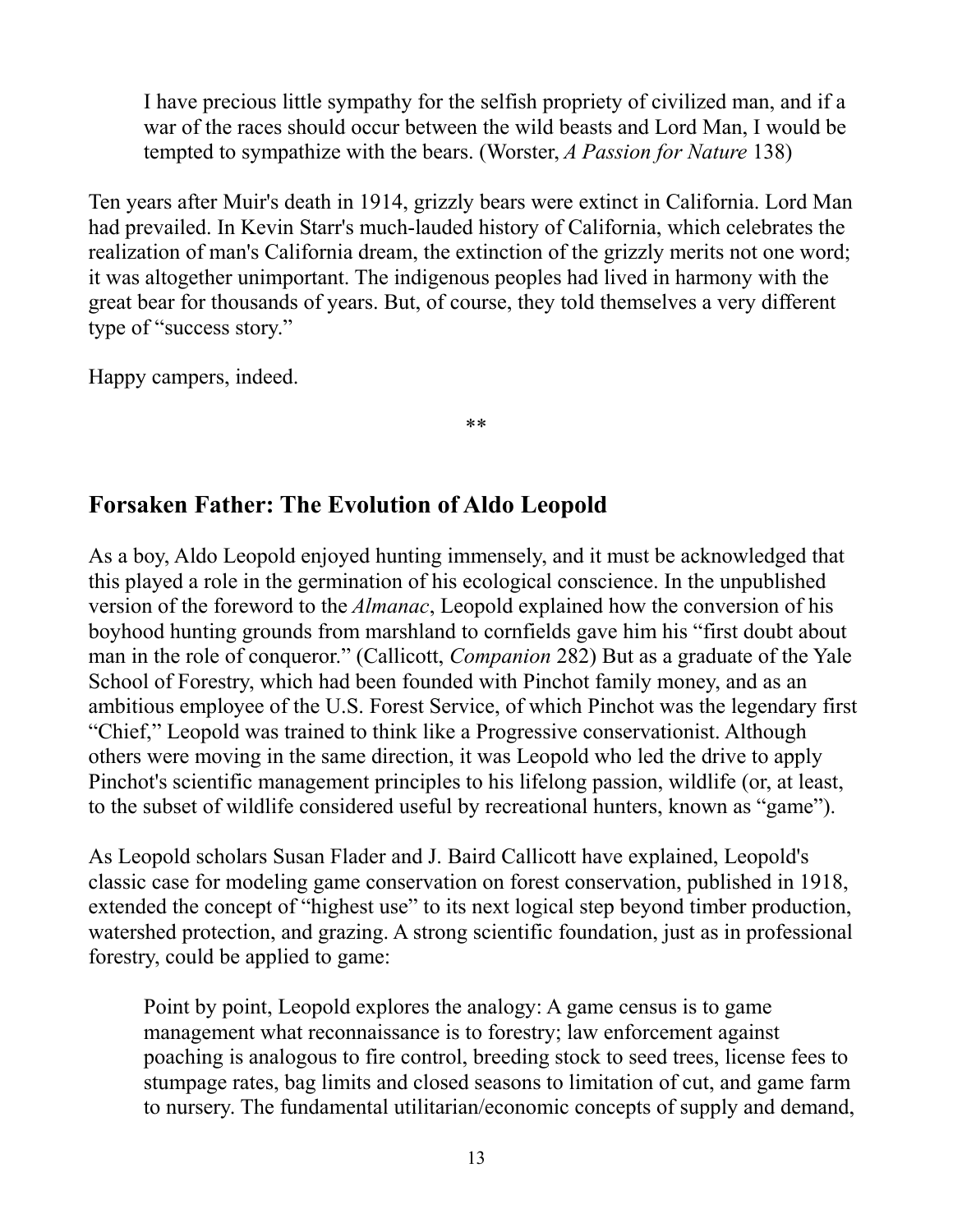sustained yield, and market forces all apply equally to both, and so on. (Leopold, *The River of the Mother of God* 17)

Thus, we find Leopold selling his case to fellow foresters in the following terms:

*There is a demand for every head of killable big game in the United States*, wherever it may be. Five million sportsmen are looking for hunting grounds, and many in vain. Indeed, it may be said that, as far as market is concerned, we are more ready to practice game management than to practice forest management. (*The River of the Mother of God* 57) [Italics in original text.]

Much of this is, of course, readily discernible in the contemporary structure of professional wildlife management. But it is not, as we saw earlier in this letter, evident in the writing of the mature Aldo Leopold. In 1918, Leopold was still very much on one side of the "A-B cleavage." Somewhere along the line, he switched sides. But this does not mean that he ended up, as some environmentalists have contended, on John Muir's side of the campfire. For as Callicott and Freyfogle have pointed out, neither of the approaches associated with Pinchot or Muir were particularly well suited to the Midwest, the region in which Leopold was born and to which he returned after leaving New Mexico. With the exception of the Boundary Waters, there was little pristine wilderness left to preserve. Nor were there large tracts of public land to be managed by scientifically trained technicians (Leopold, *For the Health of the Land* 16). Instead, central Wisconsin, which Leopold would call home for the rest of his life, was dominated by small private farms, many of which had been abused, to the point of being worn out, by poor farming practices. (He would later purchase one such tract, and devote himself to its restoration.) In such a setting, Leopold would eventually formulate a new paradigm - not just for managing game, but for relating to land in the larger sense, with the aim of preventing and healing the "land sickness" that he saw all around him. And whereas Muir had concentrated on America's most spectacular scenic wonders – particularly the Sierra Nevada and Alaska – Leopold was concerned with "the back forty" - the ordinary, the drab, the forgotten pieces of land, whose beauty could only be perceived by an ecologically sensitive mind. While Muir was certainly capable of profound ecological insight, and indeed anticipated Leopold's later holism (Nash 129), Muir's focus on grand temples was always going to limit the applicability of his approach to conservation. Leopold's focus, on the other hand, makes him indispensable almost everywhere.

As Leopold's principal biographer, Curt Meine, has pointed out, *Game Management* – which would become the standard text of your profession for many years – remained essentially utilitarian, explaining "how the natural world could be manipulated and controlled to produce more game." (Meine 294) But Pinchovian control had to be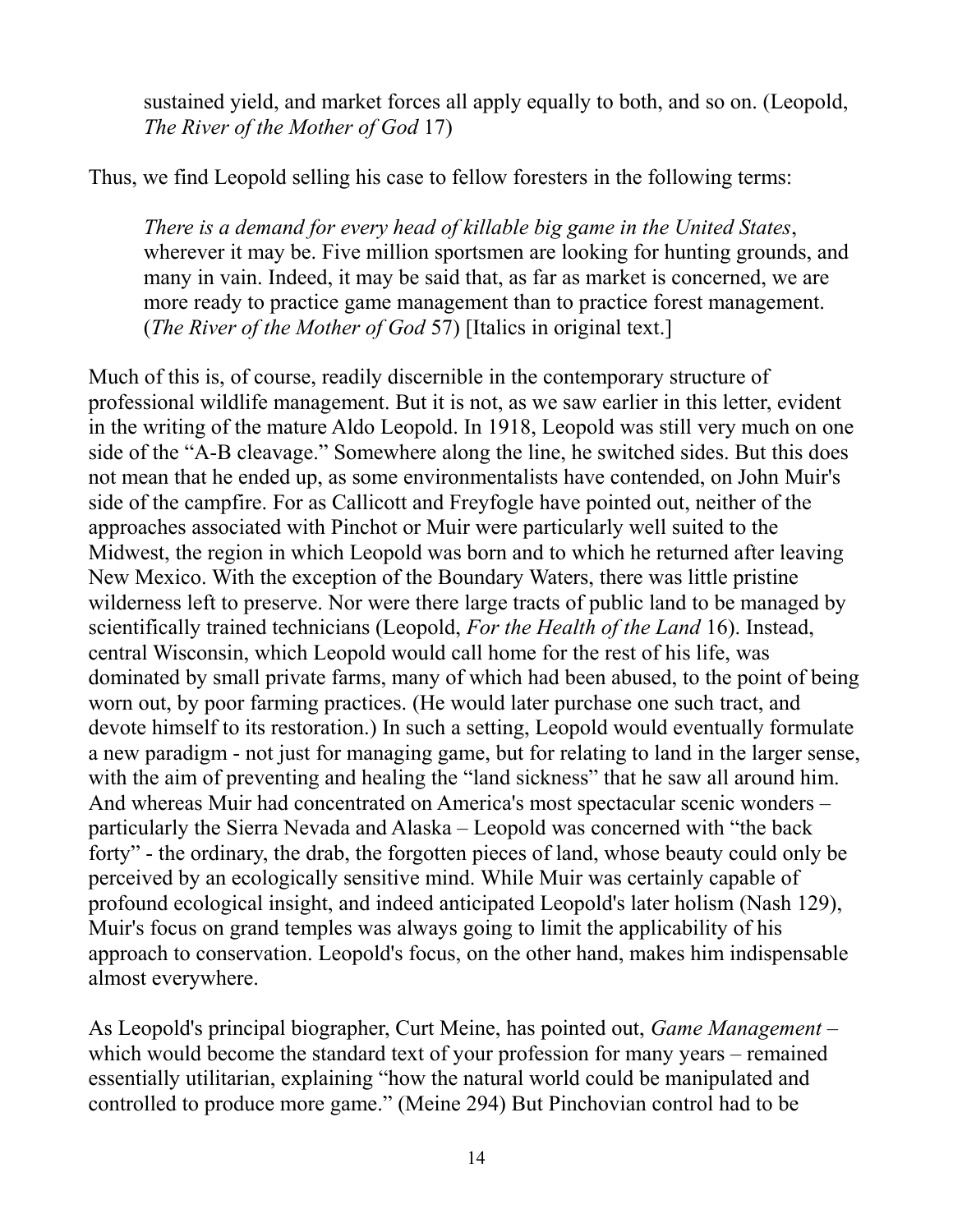tempered by the reality of conditions on the ground, as noted above. Leopold wished to work with a lighter touch, giving nature a helping hand here or there, rather than churning out artificial crops from game farms. The American Game Policy of 1930 spearheaded by Leopold emphasized the urgent need for private landowners to provide habitat for farm game species, while retaining public ownership of, and access to, the wildlife. A system of inducements, combined with technical assistance from trained professionals, was the way forward. Not all hunters agreed. The extract below is from Leopold's essay *Grand Opera Game* (1932), which was rejected by the magazine *Sportsman* due to its opposition to the proposed policy.

Game management lubricates the engine we call "Nature," rather than building a substitute engine in the form of a propagating plant. The motive power is that natural force implied in the biblical injunction, "Go forth and replenish the earth," and which the professors define impersonally as "the tendency of any species to increase to the capacity of its environment."

The game manager simply enlarges the capacity of the environment by improving cover and food, and by protecting the game against natural enemies and overshooting. The increase follows.

Artificial rearing is, of course, one form of game management, and a very useful one, but it does not produce "grand opera." (*The River of the Mother of God* 169- 172)

While several aspects of the American Game Policy of 1930 went on to enjoy wide implementation, we note with interest that two key points of the plan have been less fortunate. In Leopold's *Report to the American Game Conference on an American Game Policy*, the last two points of the "program" were:

*6. Recognize the non-shooting protectionist and the scientist* as sharing with sportsmen and landowners the responsibility for conservation of wild life as a whole. Insist on a joint conservation program, *jointly formulated and jointly financed*.

*7. Provide funds*. Insist on public funds from general taxation for all betterments serving wild life as a whole. Let the sportsmen pay for all betterments serving game alone. Seek private funds to help carry the cost of education and research. (*The River of the Mother of God* 155) [Italics in original.]

So, eighty-seven years ago, *even while still in his utilitarian phase* and laying the foundations of your institution, Aldo Leopold recommended a system of financing that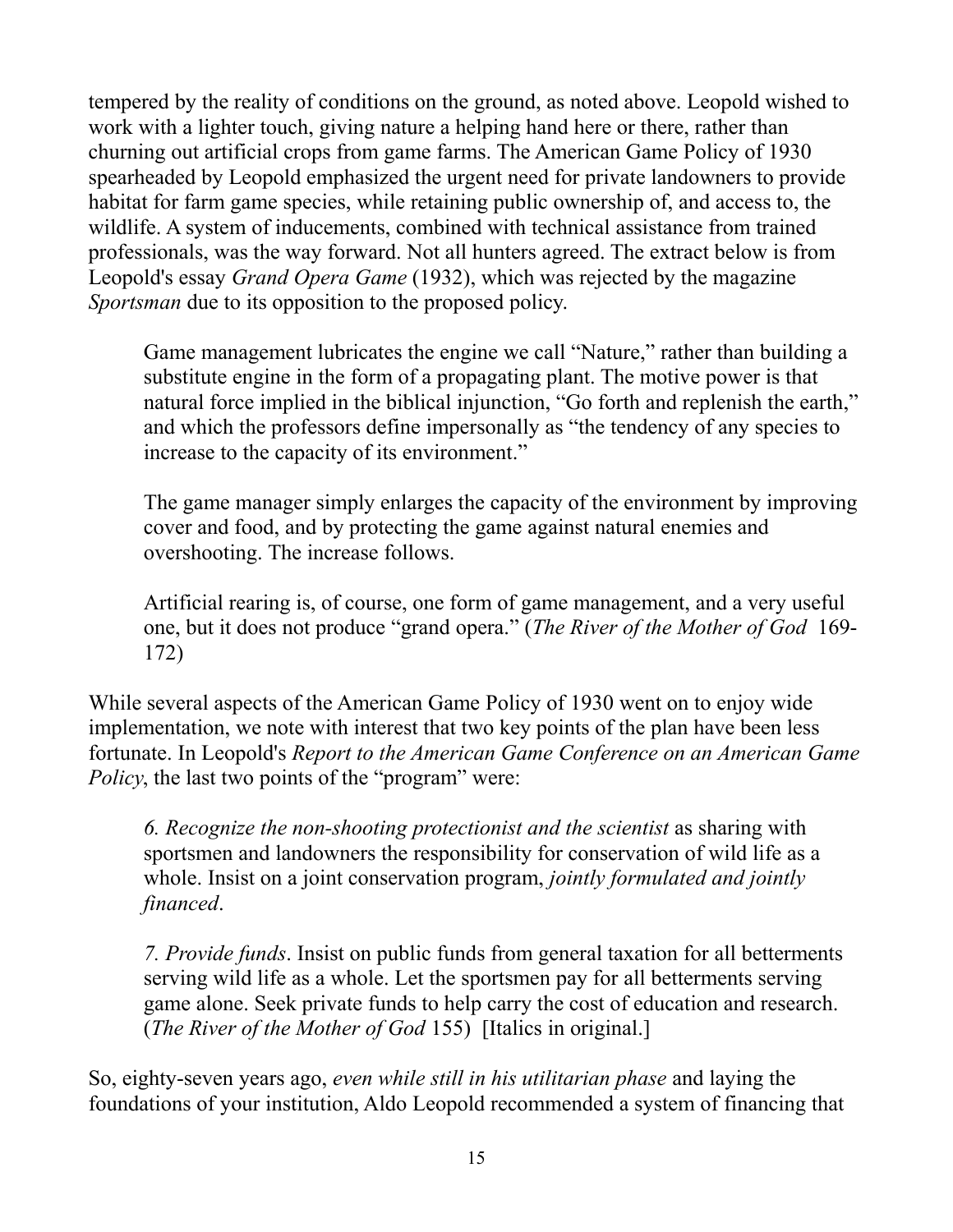would require hunters to pay for what they were interested in – shootable game – but would have the public pay for non-game conservation, using *general tax revenue* as the primary source of funds. Bear in mind also that, during this period in his professional life, Leopold was working as a consulting forester and struggled to make a living until an academic post was created for him at the University of Wisconsin. Much of the game survey work he conducted in the Midwest during those lean years was financed by the firearms industry. Yet he called for a system of financing "serving wildlife as a whole" that was broad-based and democratic – much like the Public Trust Doctrine itself – instead of one that facilitated agency capture by special interests, along the lines of the subsequent Pittman-Robertson and Dingell-Johnson Acts. Here, then, we have a classic example of a missed opportunity.

Had Leopold's prescription for inclusive conservation been heeded, the central argument in *The Hunter Conservationist Paradox -* the claim that "hunters pay for conservation," used repeatedly by you and many of your peers to exclude the non-hunting public from joint formulation of the conservation program - could never even have been made with respect to conservation as a whole. No doubt, there would have been conflict over where to draw the line between "game" and "non-game" conservation, but the field would never have been dominated so completely by consumptive users of "renewable natural resources." Furthermore, you would not now be publicly worrying about "dancing on the head of a pin" in order to sustain wildlife management for the one-percent. (If you would like to climb down from that precarious position, Mr. Chairman, you have none other than Aldo Leopold to steady your descent.) But most importantly of all, non-game species could have been accorded far more than just incidental protection, and far fewer of them would be "slipping through the cracks" that the AFWA blames on inadequate funding (Blue Ribbon Panel Report). If the AFWA would really like to help the American people "invest" in wildlife conservation, it could respect the wisdom of the father of its own institution and allow them to do so through general taxation, instead of through royalties on oil and gas drilling, which Leopold would have abhorred. (The AFWA's contention that its royalty scheme is easier to pass in Congress reeks of insincerity after multiple failed attempts. But, should they finally succeed in the new, industry-friendly regime, we wish you the best of luck, Mr. Chairman, in composing a future press release entitled *The Fracker Conservationist Paradox*. A vacation at Theodore Roosevelt National Park would be an excellent way to begin your research.)

Thus, there have been two major hijackings in American conservation history. First, as we have seen, the meaning of "conservation" was redefined by the Roosevelt-Pinchot utilitarians, enshrining materialism and resourcism at the expense of spiritualism or any sort of nonanthropocentric ethics. Second, the practice of wildlife conservation became the exclusive province of the "sportsmen," who have been pouring scorn on the "nonshooting protectionist" ever since, and have been unwilling to listen to the scientists who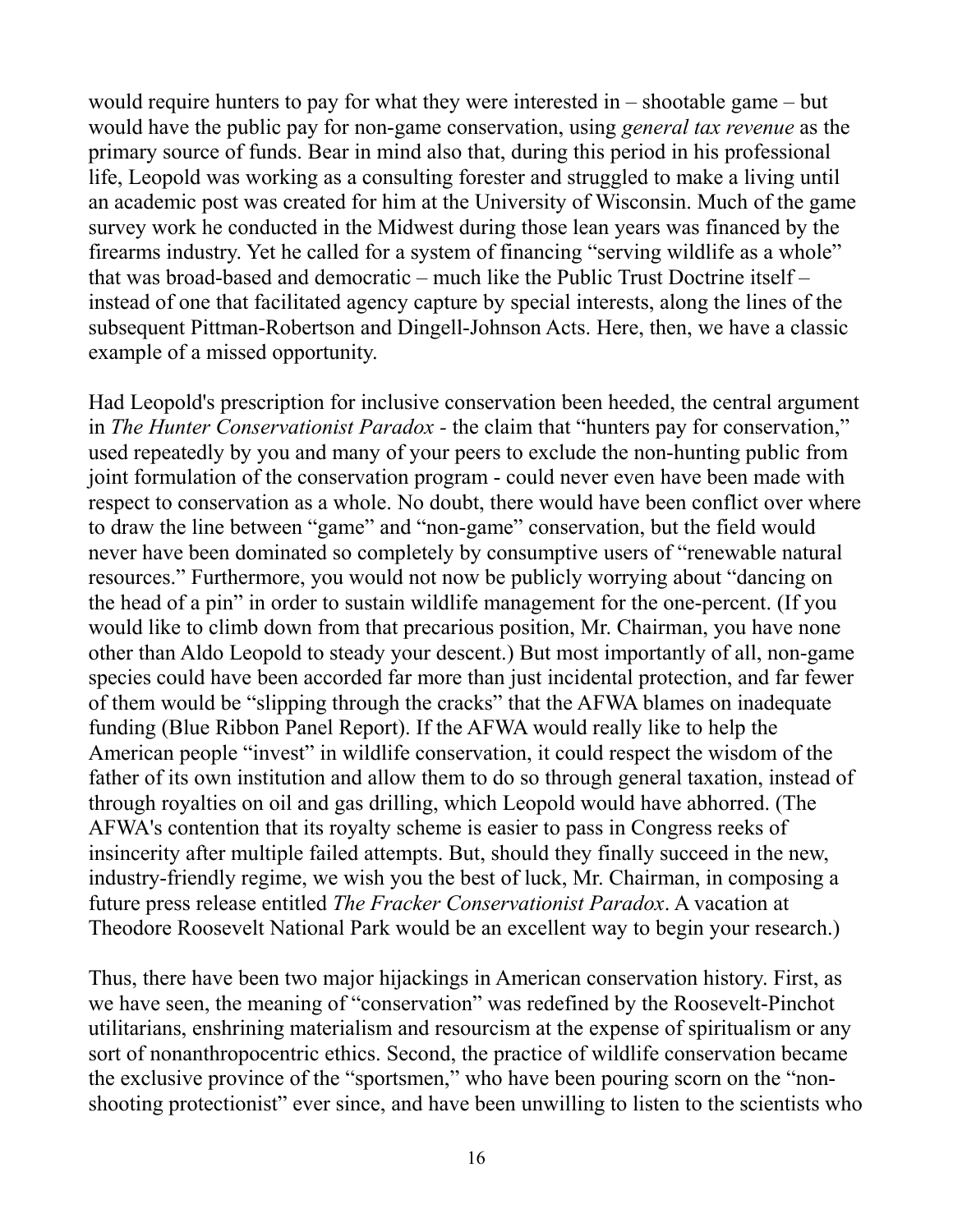tell them to stop playing their deadly games.

\*\*

It is after 1933 that Aldo Leopold's "odyssey" (Lutz Newton) would take him all the way to the other side of the A-B cleavage. *Game Management* "captured Leopold in a state of transition" (Meine 294) and was "[i]n a sense... an anachronism" (Worster, *Nature's Economy* 273). A wide variety of causes have been adduced as explanations, though it is most accurate to think of them as catalysts, for there had been clues years earlier that Leopold was always going to be ahead of his time. (His remarkable 1923 essay, *Some Fundamentals of Conservation in the Southwest,* which was never published in his lifetime, began as a classic expression of Pinchovian conservation, but ended by speculating that the earth itself might be a living organism, anticipating James Lovelock's Gaia hypothesis by decades.) There is no doubt that his trip to Germany, to study forestry on a fellowship, affected him profoundly. There, he saw the impact of total human control of the forest and of game species, and he was horrified by its artificiality. (Pinchot had been trained in Germany.) By contrast, in 1937 he enjoyed a pack trip along the Rio Gavilan in northern Mexico, and found land that was supremely healthy precisely because natural processes still reigned – including predation by wolves and mountain lions. In his lyrical account of the trip, *Song of the Gavilan*, we see a growing realization that science was sharpening the conqueror's sword:

Science contributes moral as well as material blessings to the world. Its great moral contribution is objectivity, or the scientific point of view. This means doubting everything except facts, let the chips fall where they may. One of the facts hewn to by science is that every river needs more people, and all people need more inventions, and hence more science; the good life depends on the indefinite extension of this chain of logic. That the good life on any river may likewise depend on the perception of its music, and the preservation of some music to perceive, is a form of doubt not yet entertained by science. (*Almanac* 134)

One year after that trip, in *Conservation Esthetics* (1938), he would be even more explicit. This essay argues that most forms of outdoor recreation, especially in the motorized age, are destructive. We could allow ourselves to be distracted by his disparaging remarks about trophy hunters being "the caveman reborn," but he has another target in mind. Positing the cultivation of ecological perception as the least destructive form of outdoor recreation, Leopold concludes with the famous line that, "Recreational development is a job not of building roads into lovely country, but of building receptivity into the still unlovely human mind." And those with technical training were not necessarily suited to this task.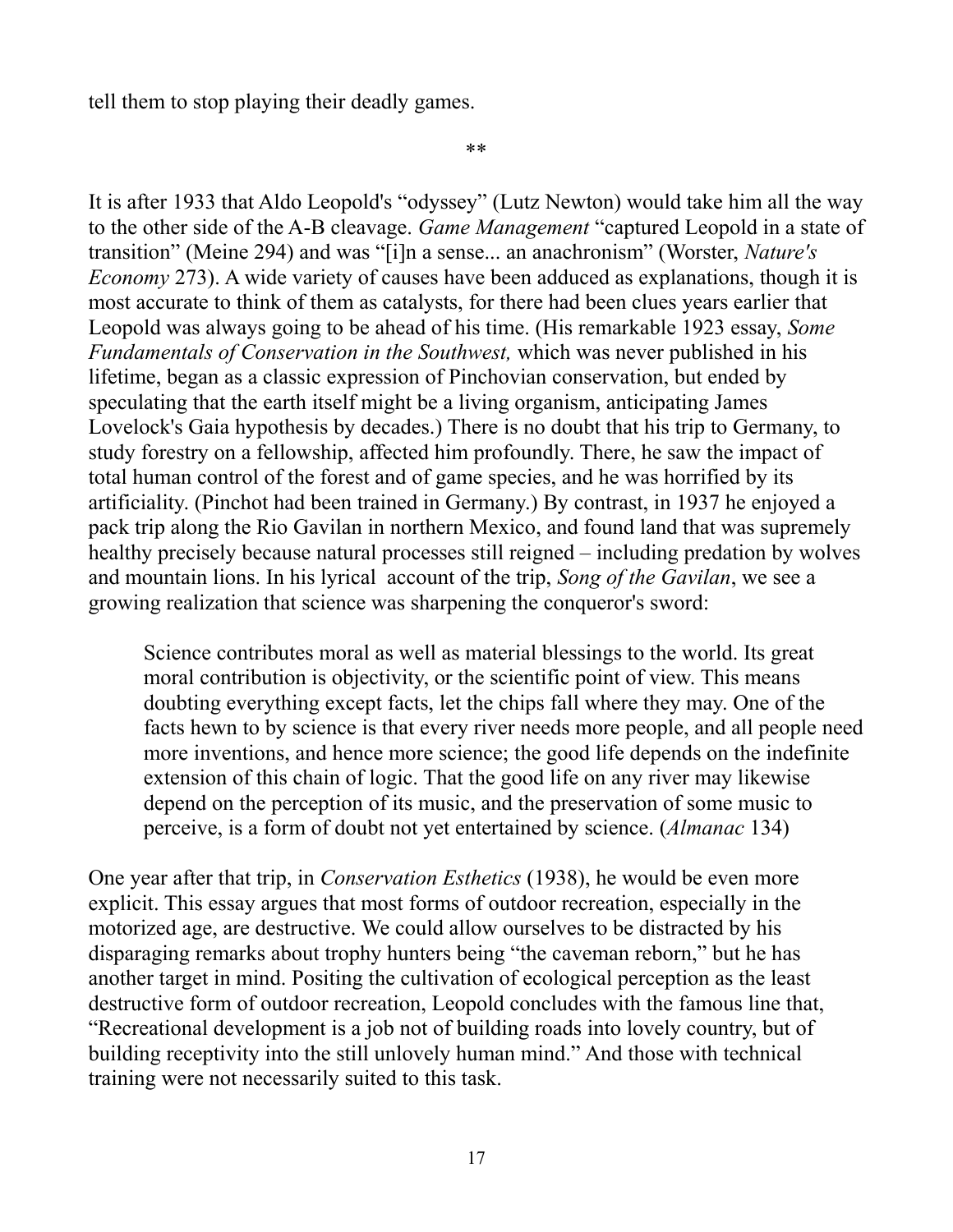To promote perception is the only truly creative part of recreational engineering.

This fact is important, and its potential power for bettering 'the good life' only dimly understood.... Ecological science has wrought a change in the mental eye. It has disclosed origins and functions for what to [Daniel] Boone were only facts.... [A]s compared to the competent ecologist of the present day, Boone saw only the surface of things. The incredible intricacies of the plant and animal community – the intrinsic beauty of the organism called America, then in the full bloom of her maidenhood – were as invisible and incomprehensible to Daniel Boone as they are today to Mr. Babbit [Sinclair Lewis's fictional middle-class businessman].

Let no man jump to the conclusion that Babbitt must take his Ph.D. in ecology before he can 'see' his country. On the contrary, the Ph.D. may become as callous as an undertaker to the mysteries at which he officiates. (*Almanac* 149-150)

This whole passage, not just the last line, deserves to be re-read several times. Its references to "incredible intricacies", "the organism", and "mysteries" express a crucial lesson in Aldo Leopold's evolution; namely, that the natural world was far too complex for man to even understand, let alone manipulate and control. And recognition of that fact required man to change his attitude from arrogance to humility, and to change his violent, mechanized behavior to something far gentler and more respectful.

Of all the catalysts for change working on Leopold's thinking in the 1930s, one of the most important was the coming of age of ecology as a scientific discipline in its own right. As Professor Worster has noted:

Leopold was rather slow to switch to this new attitude; but when he did, he came over with an eloquence and credibility that quickly made him one of the leaders of the new ecological element. While many students were still absorbing the lessons of Pinchot from *Game Management*, Leopold himself would be attacking most of what that old conservation school had stood for. (*Nature's Economy* 274)

Professor Flader elaborates:

This new attitude involved a commitment to preserve threatened species, especially threatened animals such as wolves and grizzlies, which Leopold now realized were essential to the healthy functioning of ecosystems. The year 1935 [in which he went to Germany] marked a reorientation in his thinking from a historical and recreational to a predominantly ecological and ethical justification for wilderness. (*Thinking Like A Mountain* 29)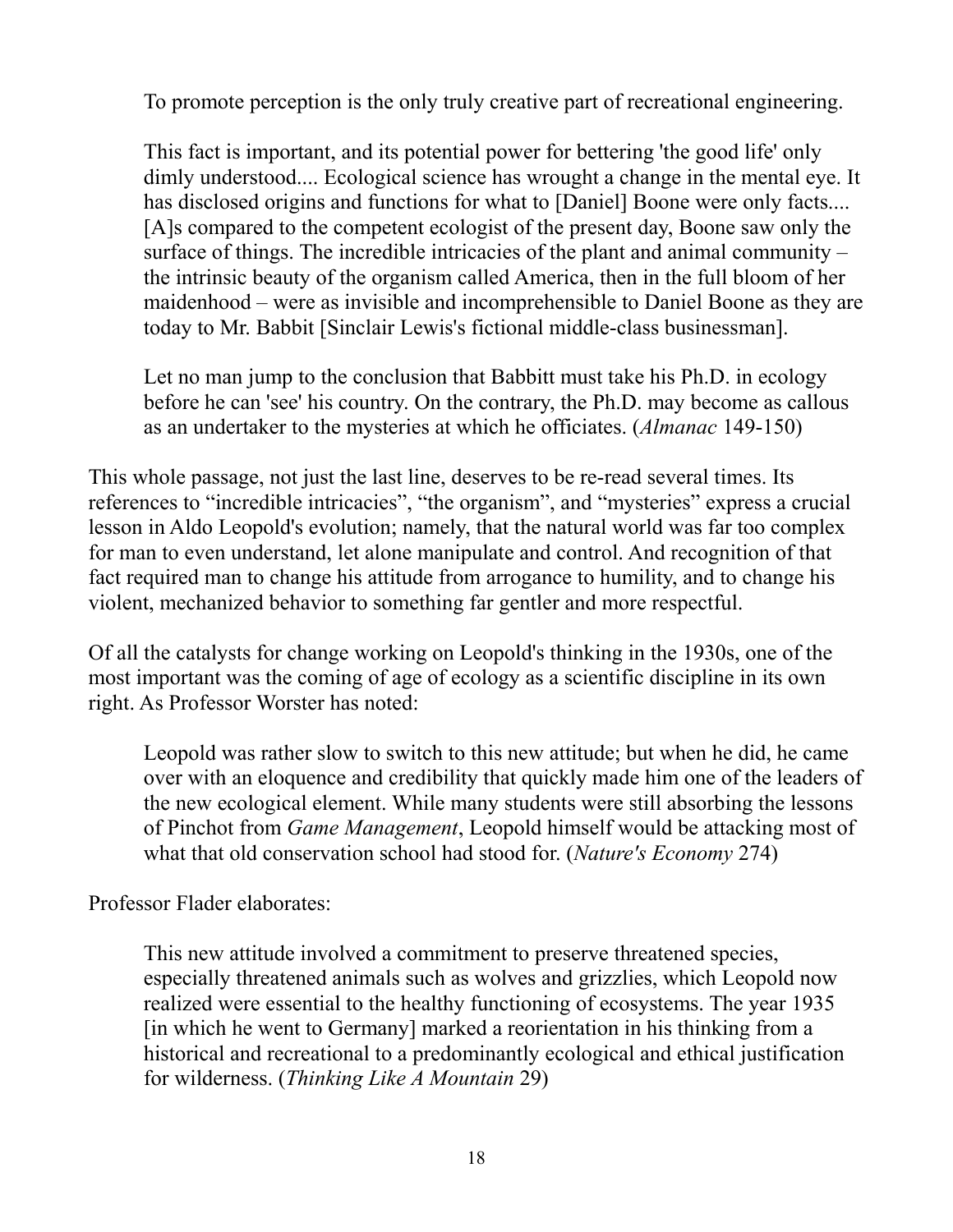One of the pillars of the old school, as we have seen, was ruthless predator control. To this day, attitudes toward predators remain a reliable litmus test of which side of the A-B cleavage a "conservationist" occupies. It was clear in *Conservation Esthetics* that Leopold had switched sides on this issue:

To safeguard this expensive, artificial, and more or less helpless [hatchery-raised] trout, the Conservation Commission feels impelled to kill all herons and terns visiting the hatchery where it was raised, and all mergansers and otters inhabiting the stream in which it is released. The fisherman perhaps feels no loss in this sacrifice of one kind of wild life for another, but the ornithologist is ready to bite off ten-penny nails. Artificialized management has, in effect, bought fishing at the expense of another and perhaps higher recreation; it has paid dividends to one citizen out of capital stock belonging to all. The same kind of biological wildcatting prevails in game management. In Europe, where wild-crop statistics are available for long periods, we even know the 'rate of exchange' of game for predators. (*Almanac* 146-147)

Here, in his disapproval of dividends paid to sportsmen, we see Leopold's firm grasp of public-trust principles. In the next passage, from *Thinking Like a Mountain*, his most famous defense of predators, we see his ecological insight and his willingness to admit his own mistakes.

In those days we had never heard of passing up a chance to kill a wolf. In a second we were pumping lead into the pack.... When our rifles were empty, the old wolf was down, and a pup was dragging a leg into impassable slide rocks.

We reached the old wolf in time to watch a fierce green fire dying in her eyes. I realized then, and have known ever since, that there was something new to me in those eyes – something known only to her and to the mountain. I was young then, and full of trigger itch; I thought that because fewer wolves meant more deer, that no wolves would mean hunters' paradise. But after seeing the green fire die, I sensed that neither the wolf nor the mountain agreed with such a view. (*Almanac*  114-115)

You must forgive us for asking, Mr. Chairman, but when Florida's bear hunters came upon their "harvested resources," did they see any kind of light being extinguished? Did they ask themselves whether their belief that "the population had to be managed" was shared by the bear, or by the forest? Were they even capable of asking such questions, Mr. Chairman? Did they possess the necessary powers of perception, or were they merely "cavemen reborn"? Did the PhD officiating over this "management hunt" see the incredible intricacies and intrinsic beauty of the forest? Had his extensive training taught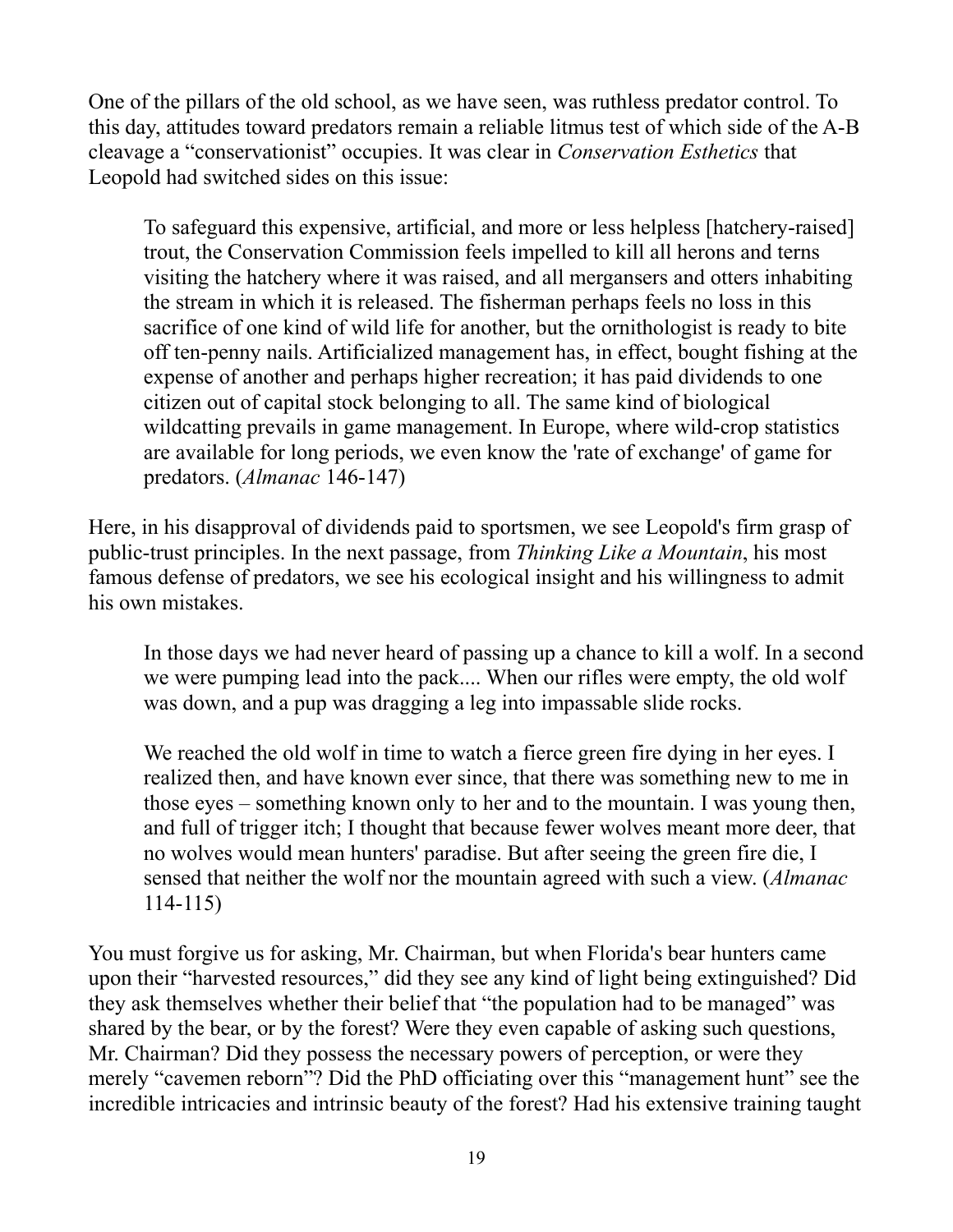him how to perceive the mysteries beneath the surface of things, or simply how to serve the industrialized State as an efficient undertaker?

\*\*

Leopold's ecologically-informed belief in the need to keep natural predators on the land courted controversy with old-school conservationists who wanted to maximize their crops of deer, no matter the consequences for the larger ecosystem. Leopold had not been particularly perturbed by the now legendary explosion of the deer population on Arizona's Kaibab Plateau, adjacent to the Grand Canyon. He was no longer in the Southwest when matters came to a head, and regarded the isolated and protected Plateau as a special case, from which no paradigm-challenging conclusions needed to be drawn (Flader 84-87). Thus, the eradication of predators from the Plateau does not seem to have figured in his thinking – but that was in the 1920s. By the time he found himself on Wisconsin's Conservation Commission, Leopold was a different man. Placing himself at odds with those who wanted "the boys" to have deer to shoot when they returned from the War, Leopold argued strenuously for a dramatic reduction in Wisconsin's deer herds, which he believed were literally eating themselves out of house and home and destroying the overall health of the forests in the process. A split season (four days of buck and then four days of doe) resulted in an unusually large kill in 1943. It was not handled well by the Commission and Leopold became the scapegoat for the "crime of '43" (Flader 198-202), experiencing a level of hostility with which you have some familiarity (but for entirely different reasons). Thereafter, his arguments, which included the *bête noire* of natural predation by wolves, could gain no traction, and he became isolated on the Commission. Leopold regarded excess deer as a "biological fire," and felt obligated as an ecologist to show how they damaged the health of the land (Flader 206-207).

Inappropriate conclusions should not be drawn from this episode. Leopold advocated a deer cull for *ecological* reasons. Deer in Wisconsin (or on the Kaibab) are in no way analogous to bears in the Ocala National Forest, and your own documents effectively admit this. Florida's 2012 Bear Management Plan acknowledged the great ecological value of the Florida black bear as an umbrella species and seed disperser (17). The tendency of bears to interfere with your clients' deer feeders does not make them a biological fire. If we seek the causes of ecological disorder (land sickness) in Florida, the bears are the *last* place to look. (If bears, not property "developers" or agribusiness concerns, were allowed to "manage" the land, it would undoubtedly be in far better health. One wonders if, by 2060 perhaps, someone within your institution will be willing to say so.)

With the prospect of grizzly hunting around Yellowstone National Park looming ever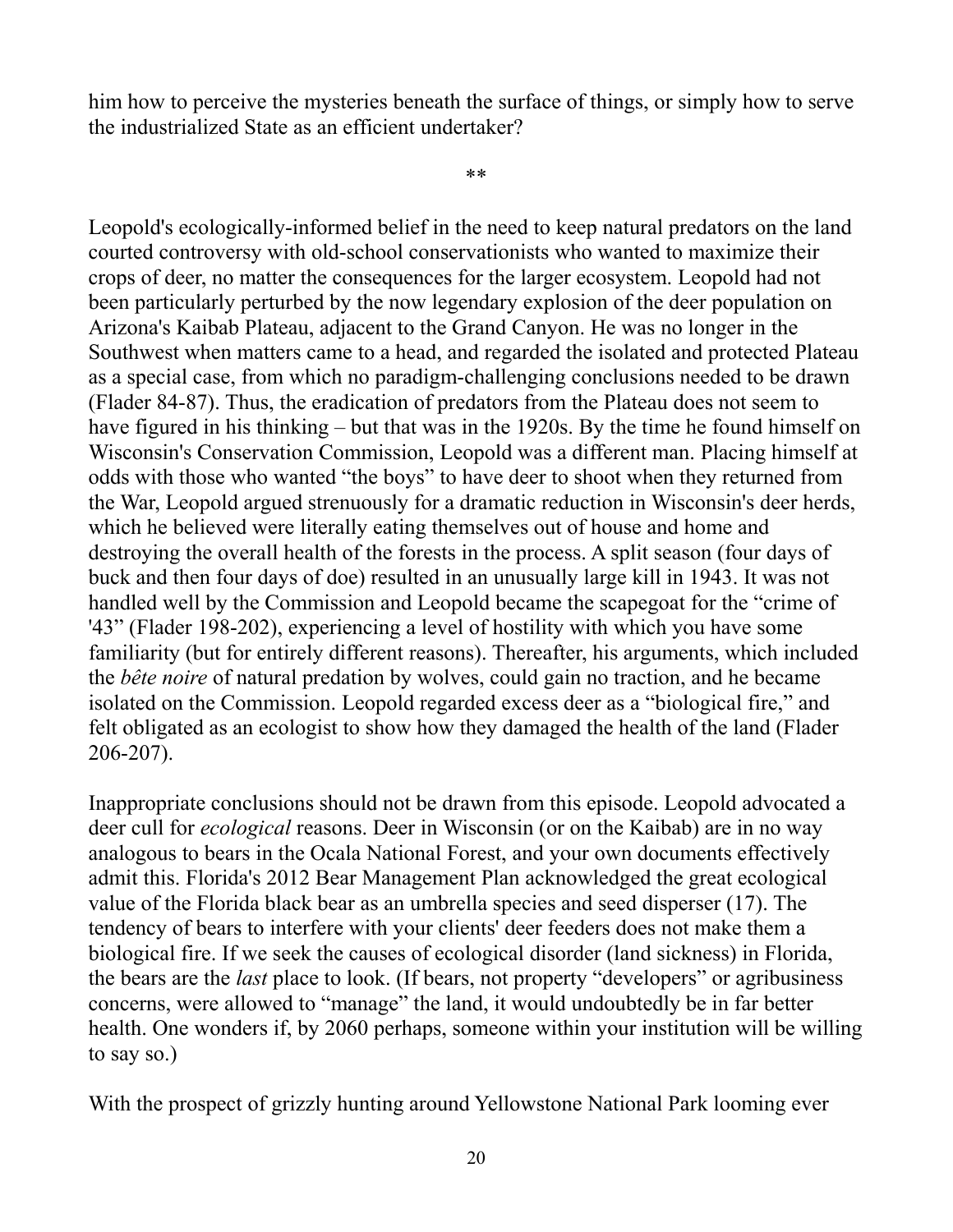closer – and the oil and gas industry relishing the future revenue from projects "delayed" by the Endangered Species Act – we recall Leopold's words in *Escudilla*, in which he regretted his involvement in the killing of the last grizzly on an Arizona mountain.

The government trapper who took the grizzly knew he had made Escudilla safe for cows. He did not know he had toppled the spire of an edifice a-building since the morning stars sang together....

We forest officers, who acquiesced in the extinguishment of the bear, knew a local rancher who had plowed up a dagger engraved with the name of one of Coronado's captains. We spoke harshly of the Spaniards who, in their zeal for gold and converts, had needlessly extinguished the native Indians. It did not occur to us that we, too, were the captains of an invasion too sure of its own righteousness. (*Almanac* 120-121)

The best available science makes it clear that a grizzly population of 700, experiencing ever-higher human-caused mortality rates even without (legal) hunting, and increasingly blocked from genetic interchange with the larger subpopulation in and around Glacier National Park, faces extinction in the long run. But the conquerors find such timescales altogether unimportant. In a seldom-noticed but still highly-relevant 1942 essay, *The Grizzly – A Problem in Land Planning,* Leopold called for grizzly ranges to be set aside, and freed from livestock. In an age before hydraulic fracturing, he saw no perceptible dent in the West's economy from such an accommodation. And he spells out quite clearly part of the reason why human land planners are failing the grizzly:

Administrators, I fear, tend to do their wildlifing in the interest of deer and elk, of which we have a glut in most regions, but which furnish the gunfodder on which public [i.e. hunter] sentiment feeds....

Only those able to see the pageant of evolution can be expected to value its theatre, the wilderness, or its outstanding achievement, the grizzly. But if education really educates, there will, in time, be more and more citizens who understand that relics of the old West add meaning and value to the new.... [E]ach generation will ask: where is the big white bear? It will be a sorry answer to say he went under while conservationists weren't looking. (*Almanac* 463-465)

But the "conservationists" *are* looking. They are looking out for the business interests of the oil and gas industry, just as Gifford Pinchot looked out for the timber companies and the railroads. They are looking after the stockmen, waging war against wild canids with the same zeal as the old Bureau of the Biological Survey. And they are looking out for the license-buying "sportsman," privileging the most immature and destructive forms of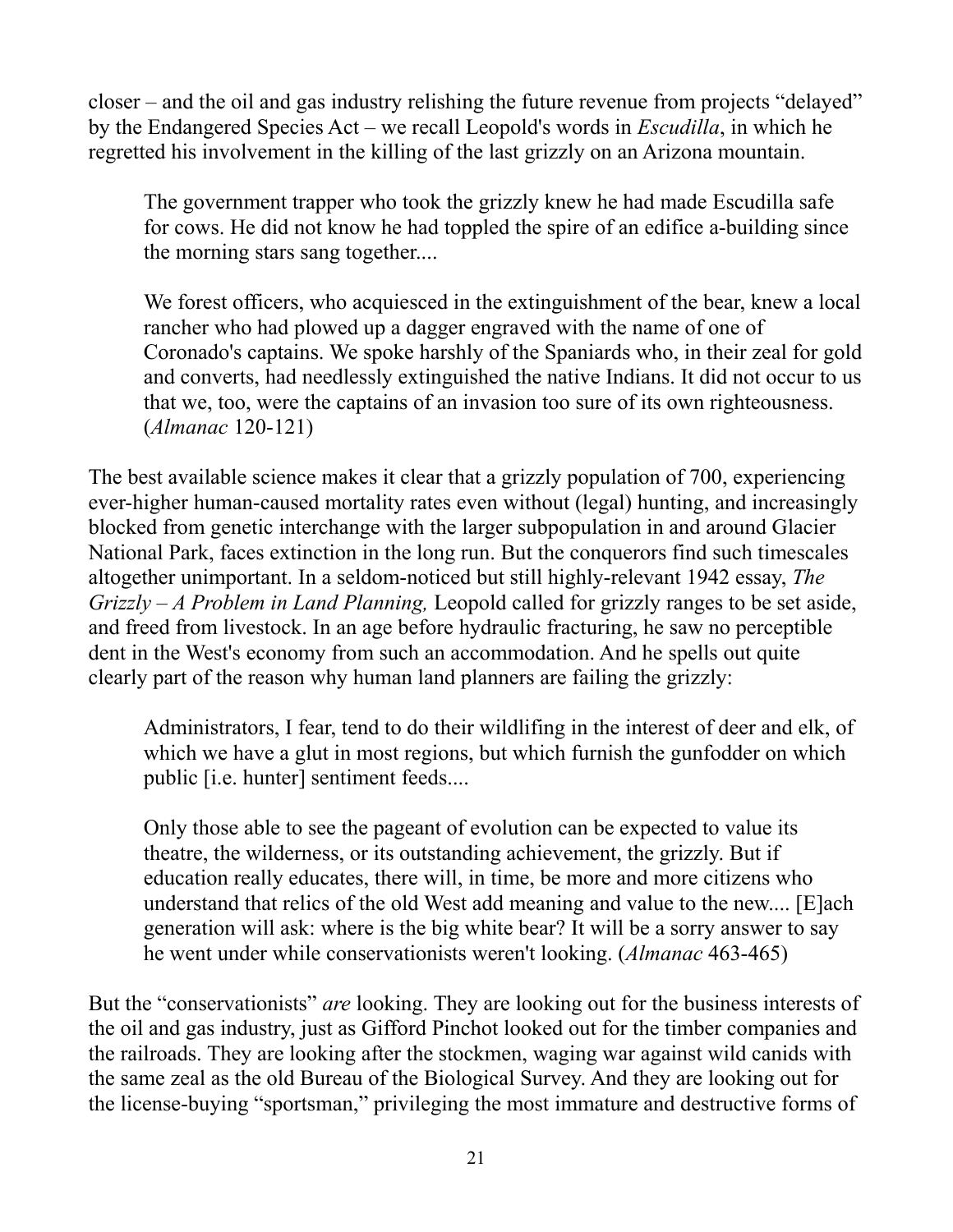outdoor recreation, thereby ensuring that, even when we play, the world will be all about "resources." The spirit of utilitarian conservation hangs over the relics of the old West and haunts the woods of the East. Sure of its own righteousness, it extinguishes values it does not comprehend, unable to perceive the incredible intricacies of the natural world over which it officiates. Yet, as Leopold hoped, more and more educated citizens have come to realize that the conquerors' values are not their own. A new generation is asking where the bears are. And they will not accept sorry answers from administrators who do not even respect the father of their own institution.

\*\*

## **From Conquest to Harmony**

Leopold's most-studied essay, *The Land Ethic*, contained the distilled essence of his mature thought. Painstakingly assembled from papers written between 1933 and 1947, it bequeathed to us the following definition of conservation:

Conservation is a state of harmony between men and land. (*Almanac* 175)

The essay discusses how human ethics are capable of evolving from narrow self-interest to a broader concern for the community as a whole, which for Leopold included the "land-community," of which man should, in his view, be just "a plain member and citizen," not "a conqueror" (173). The ethic developed by Leopold is thoroughly ecocentric, not anthropocentric (Callicott, *In Defense of the Land Ethic*). In marked contrast to the Progressive Era "conservationists," including Pinchot and Roosevelt, Leopold did not place man's interests ahead of nature's, for man was simply another part of nature, and all the parts had earned a right to continuance by surviving eons of evolution. Contrary to the delusions of many of your clients, Leopold placed humans on "an intermediate layer" of the "land pyramid," alongside bears, raccoons, and squirrels (181). For Leopold, the central conservation problem was that industrial technology had enabled man to wield a destructive power wholly out of step with natural processes. Ultimately, the only way to restrain this behavior was through the limiting effect of a land ethic operating at the individual level.

The 'key-log' which must be moved to release the evolutionary process for an ethic is simply this: quit thinking about decent land-use as solely an economic problem. Examine each question in terms of what is ethically and esthetically right, as well as what is economically expedient. A thing is right when it tends to preserve the integrity, stability, and beauty of the biotic community. It is wrong when it tends otherwise. (188)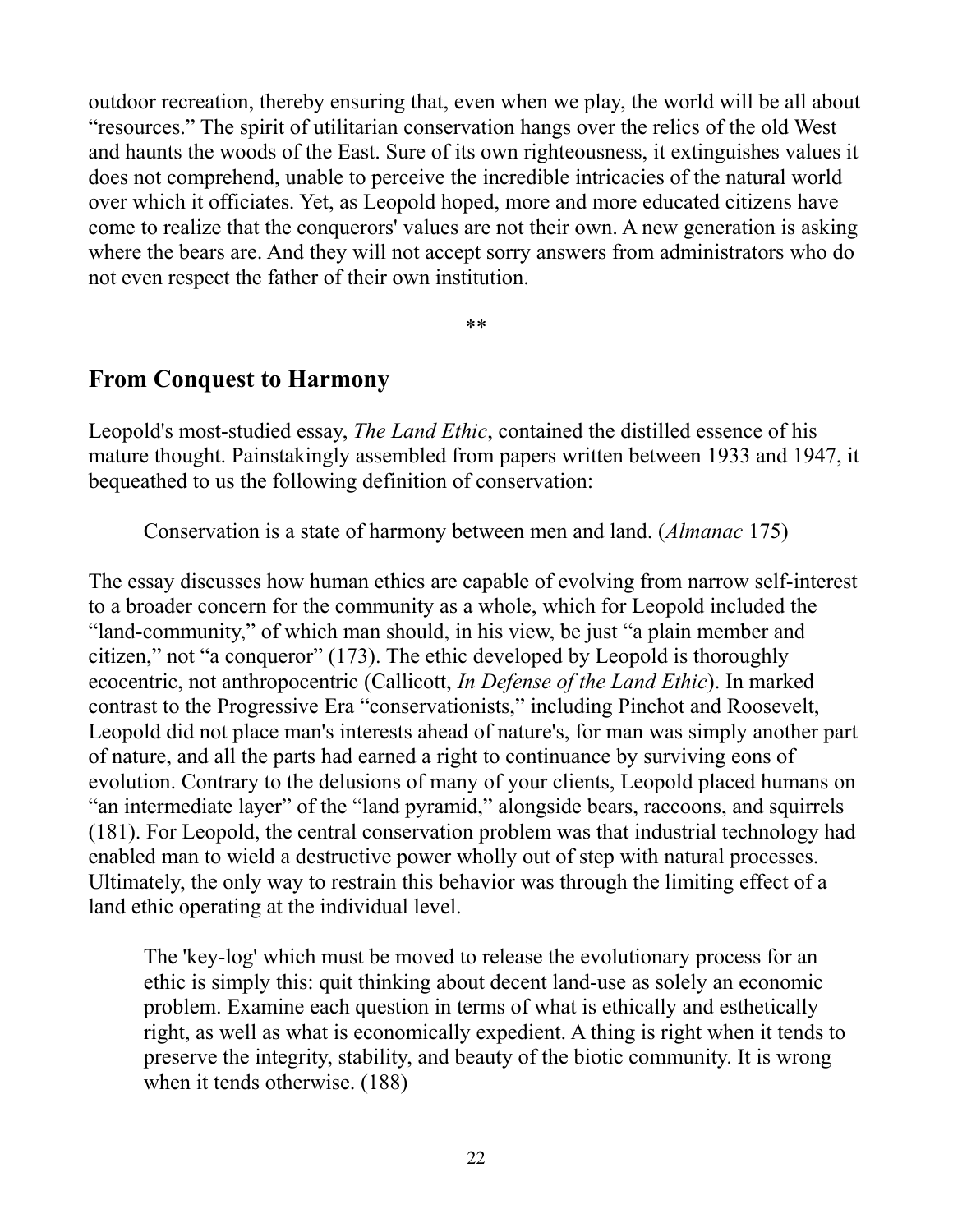Professor Flader, the first scholar to offer a full interpretation of Leopold's life and work, helps us to understand what he meant:

The old approach of economic biology that conceived of the biota as a system of competitions and sought to give a competitive advantage to those species deemed "useful," whether corn or pines or deer, as against those deemed harmful or expendable, would have to give way to a new ecological approach which conceived of the biota as a single system, the land organism, "so complex, so conditioned by interwoven co-operations and competitions, that no man can say where utility begins or ends." Thus did Leopold express the transition from conservation as a preoccupation with supply and demand to conservation as a state of land health....

Three decades of experience trying to "control" wildlife populations by manipulating selected environmental factors had had a profoundly sobering effect on Leopold. A proper function of management, it now became apparent to him, was to encourage the greatest possible [biological] diversity in an attempt to preserve the widest possible realm in which natural processes might seek their own equilibrium.

Along with Leopold's greater consciousness of ecological enigmas... came an impatience with the prevailing emphasis on "blood and feathers dividends." Although the name of the profession had changed in less than a decade from the rather too economic *game* management to the somewhat broader designation of *wildlife* management... Leopold was already thinking more in terms of wildlife ecology. He looked forward to "an almost romantic expansion in professional responsibilities" in the wildlife field. (Flader 31-32)

Within a year of finishing the final version of *The Land Ethic*, Aldo Leopold died while helping a neighboring farmer fight a brush fire. He was only 61. One may be forgiven for wondering whether the real cause of death was a broken heart.

Earlier in this letter, we highlighted a prime example of human behavior that was wrong in the terms that Aldo Leopold described. We asked you to imagine how he would have felt about the total destruction of his beloved green lagoons. Now, after everything else we have discussed in these pages, some additional questions must be asked. How do you think Aldo Leopold would feel about the state of the institution he fathered? How would he feel about its refusal to abandon concepts that he long ago found wanting on so many levels? And how would he feel about our collective failure, as a supposedly "evolved" society, to perceive the incredible intricacies of the land he loved, to marvel at its mysteries, and to realize that "it" is not a thing to be enslaved? We would not have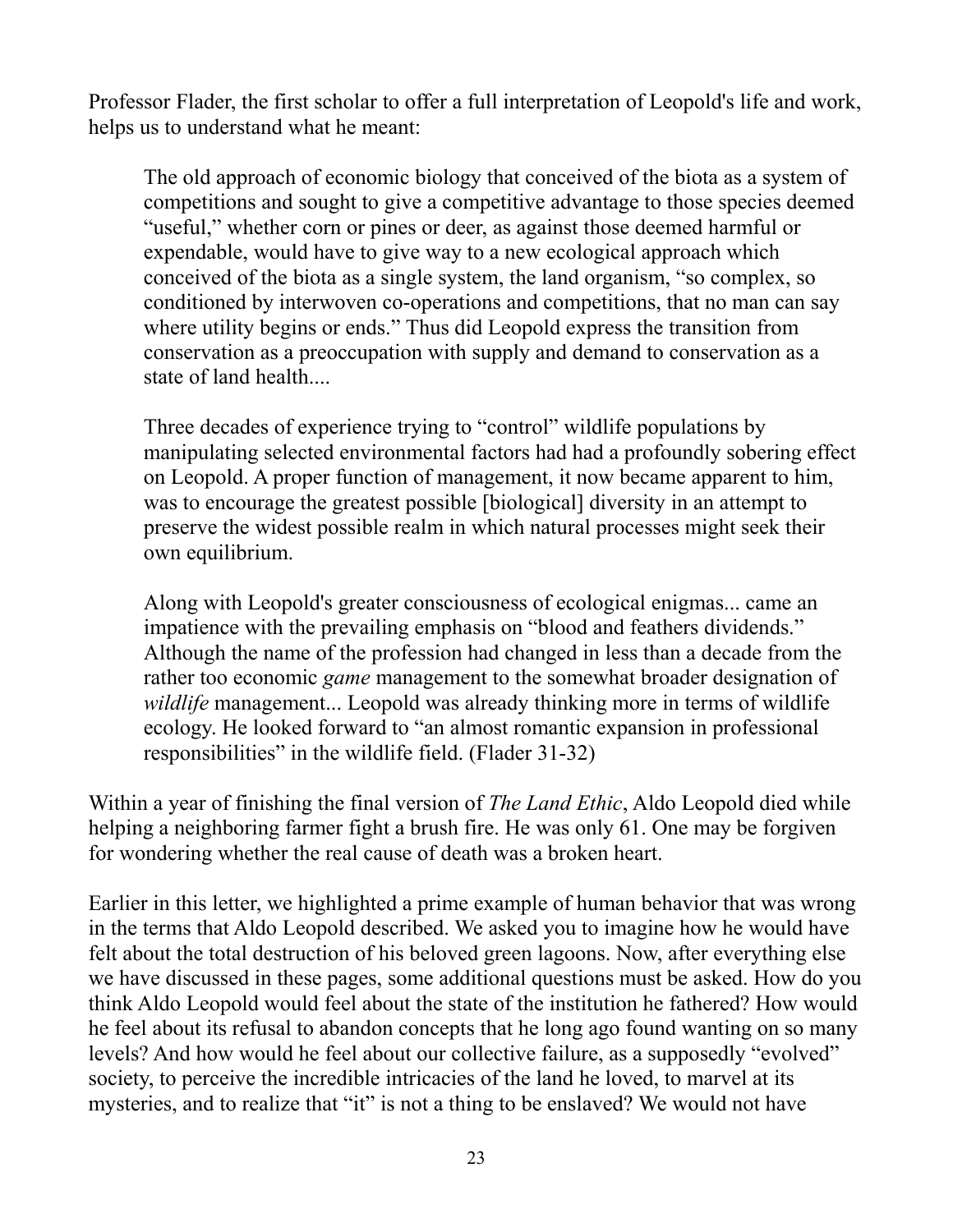written this letter to you, Mr. Chairman, if we did not think you were capable of answering these questions.

The land ethic commands each of us, as individual citizens, to behave rightly with respect to the natural world that sustains us. For you, the implications of this command are particularly far-reaching. You must make a decision, Mr. Chairman. Are you going to continue to view our conservation challenges as resource questions best answered by technicians and economists, or are you going to accept the invitation extended to you by Aldo Leopold to show man the conqueror how to - finally - put down his sword and live in harmony with his fellow players in the orchestra of evolution?

There is an opportunity here, and a place in history awaits the leader who seizes it. Aldo Leopold evolved. Can you?

Sincerely,

Adam Sugalski

Executive Director One Protest | Stop the Florida Bear Hunt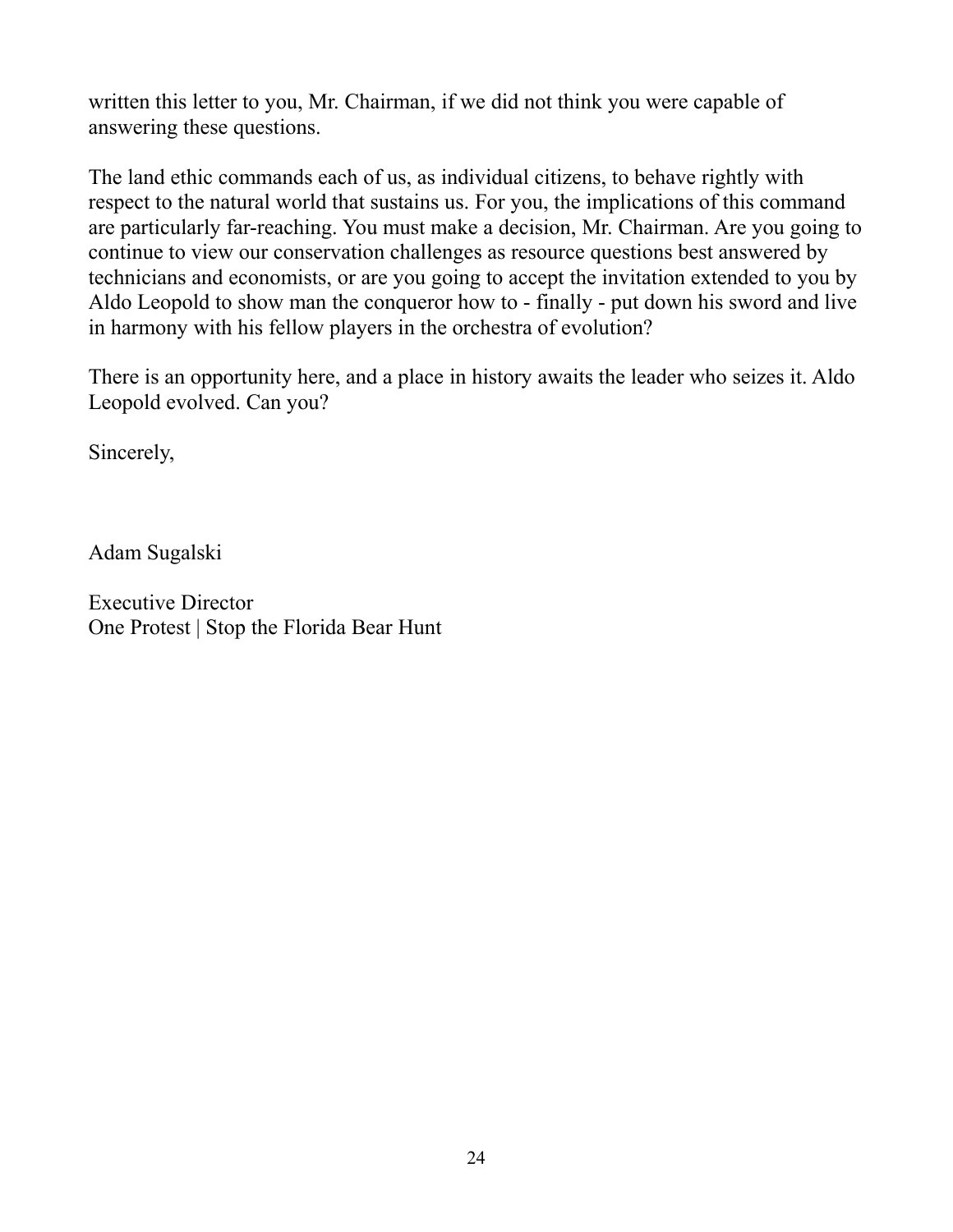### **List of References**

#### **Books**

- Callicott, J. Baird, ed. *Companion to A Sand County Almanac: Interpretive & Critical Essays.* Madison: University of Wisconsin Press, 1987.
- Callicott, J. Baird. *In Defense of the Land Ethic: Essays in Environmental Philosophy.* Albany: State University of New York Press, 1989.
- Flader, Susan L. *Thinking Like a Mountain*. Madison: University of Wisconsin Press, 1974.
- Florida Fish and Wildlife Conservation Commission. *Florida Black Bear Management Plan*. Tallahassee: Florida Fish and Wildlife Conservation Commission, 2012.
- Hays, Samuel P. *Conservation and the Gospel of Efficiency: The Progressive Conservation Movement, 1890-1920*. Pittsburgh: University of Pittsburgh Press, 1999.
- Kolko, Gabriel. *The Triumph of Conservatism: A Reinterpretation of American History, 1900-1916.* New York: The Free Press, 1963.
- Leopold, Aldo. *A Sand County Almanac & Other Writings on Ecology and Conservation.* Ed. Curt Meine. New York: Literary Classics of the United States, 2013.
- ---. *For the Health of the Land.* Eds. J. Baird Callicott and Eric T. Freyfogle. Washington, DC: Island Press, 1999.
- ---. *The River of the Mother of God and Other Essays*. Eds. Susan L. Flader and J. Baird Callicott. Madison: University of Wisconsin Press, 1991.
- Lutz Newton, Julianne. *Aldo Leopold's Odyssey: Rediscovering the Author of A Sand County Almanac.* Washington, DC: Island Press, 2006.
- Meine, Curt. *Aldo Leopold: His Life and Work.* Madison: University of Wisconsin Press, 1988.
- Morris, Edmund. *Theodore Rex*. New York: Random House, 2001.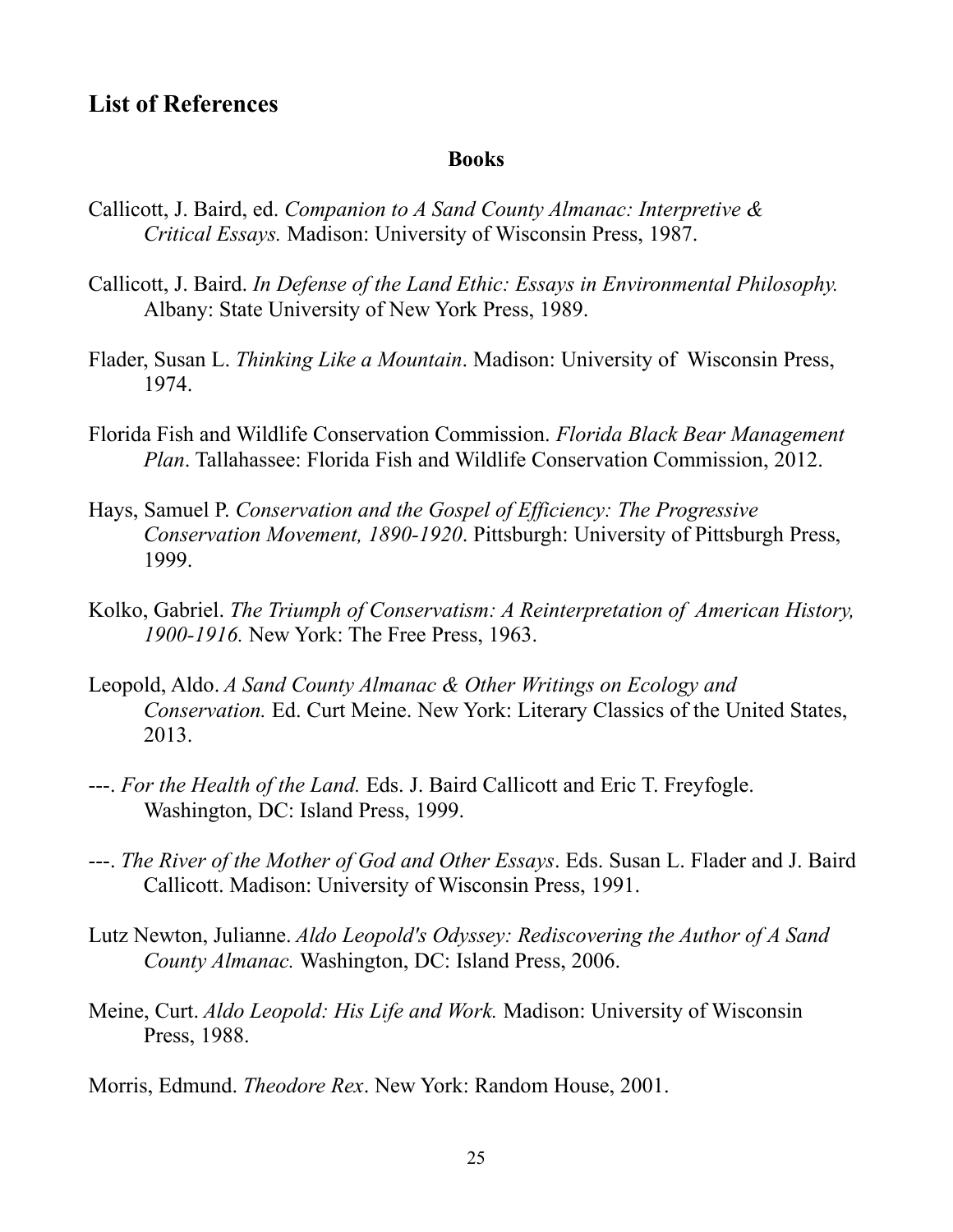- Nash, Roderick F. *Wilderness and the American Mind*. 5<sup>th</sup> ed. New Haven: Yale University Press, 2014.
- Noss, Reed F. and Allen Y. Cooperrider. *Saving Nature's Legacy: Protecting and Restoring Biodiversity*. Washington, DC: Island Press, 1994.
- Starr, Kevin. *California: A History*. New York: Modern Library, 2005.
- Worster, Donald. *A Passion for Nature: The Life of John Muir.* New York: Oxford University Press, 2008.
- ---. *Nature's Economy: A History of Ecological Ideas*. 2nd ed. New York: Cambridge University Press, 1994.

#### **Articles, Reports, and Other References**

- Blue Ribbon Panel on Sustaining America's Diverse Fish and Wildlife Resources. "The Future of America's Fish and Wildlife: A 21<sup>st</sup> Century Vision for Investing in and Connecting People to Nature." Final Report to the Association of Fish and Wildlife Agencies. March, 2016.
- Feldpausch-Parker, Andrea M., Israel D. Parker, and Elizabeth S. Vidon. "Privileging Consumptive Use: A Critique of Ideology, Power, and Discourse in the North American Model of Wildlife Conservation." *Conservation and Society* 15, No. 1 (2017): 33-40.
- Kaplan, Melanie D.G. "Drilling Down." *npca.org*, The National Parks Conservation Association, Summer 2014, npca.org/articles/958-drilling-down (accessed October 22nd, 2017).
- Nelson, Michael P., *et al*. "An Inadequate Construct: North American Model: What's Flawed, What's Missing, What's Needed." *The Wildlife Professional.* Summer, 2011.
- Smith, Mark E., and Donald A. Molde. "Wildlife Conservation & Management Funding in the U.S." Report prepared for Nevadans for Responsible Wildlife Management, Rev. ed. June, 2015.
- The Nature Conservancy. "The Colorado River Delta: Reconnecting the River to the Sea." *nature.org*, The Nature Conservancy,